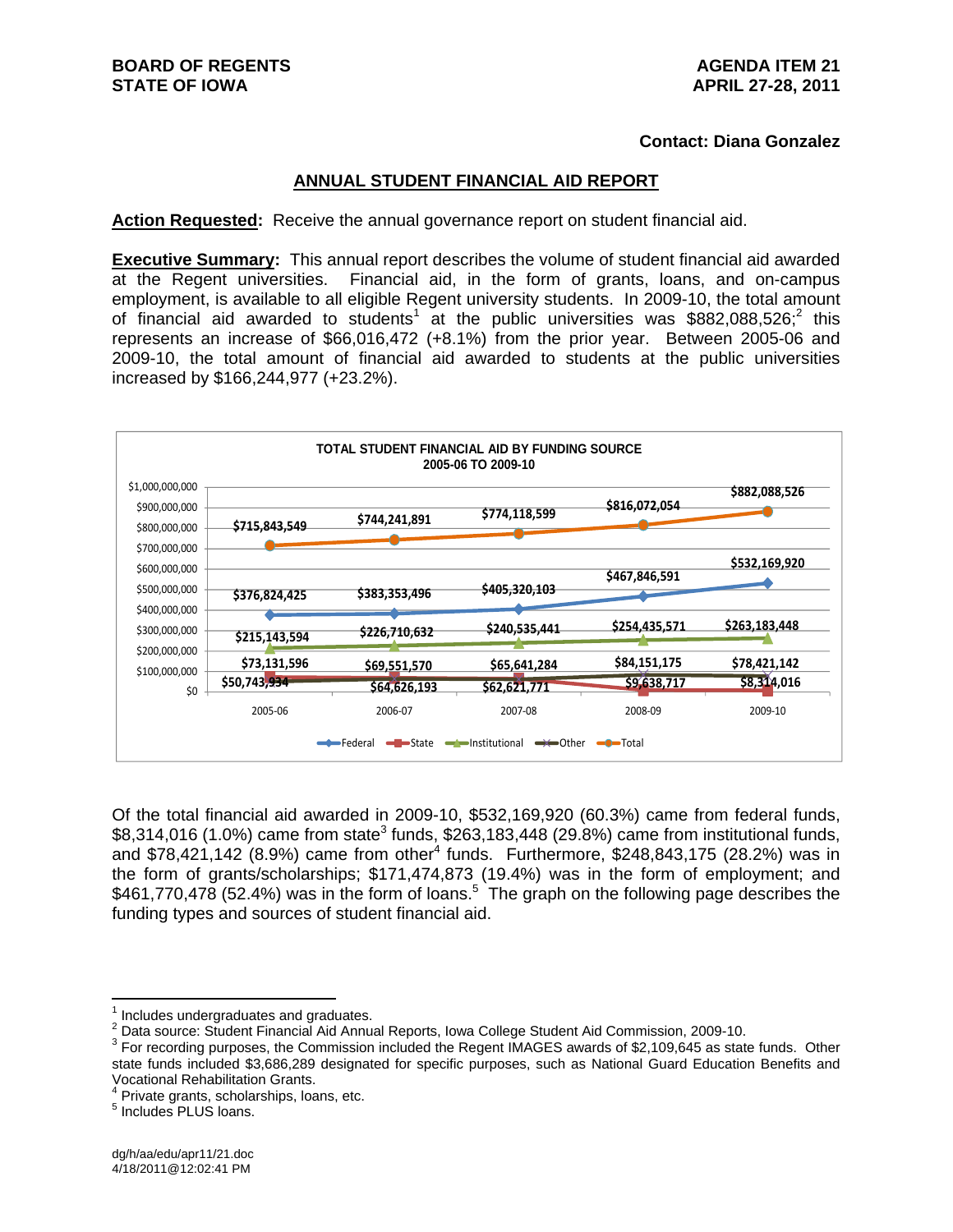

- Trends/Points.
	- **##** Between 1990 and 2008, the percentage of full-time dependent undergraduates in the U.S. who received some type of financial aid grew from 54% to 77%. The percentage of full-time dependent undergraduates who borrowed increased from 30% to 49%. At public four-year institutions, the percentage of students with loans increased from 26% to 48%.<sup>7</sup>
	- **ING EXTERN** Increases in the Pell Grant program have not kept pace with tuition increases. In 1979-80, the maximum Pell Grant covered 72.4% of costs at public universities; in 2009-10, it covered only 34.0%.<sup>8</sup> According to the U.S. Department of Education, Iowa has the eighth highest gap between Pell Grants and the total cost of education.
	- **##** Sufficient funding has not kept pace with the resources needed by the need-based Iowa Grant Program which has affected the ability of students to access the public universities. In 2009-10, the total funding for the program was  $$647,382^9$  which represents a decrease of \$33,198 (-4.9%) from the prior year and 0.3% of all grant/scholarship programs. Approximately 735 students received this award in 2009-10, which represents a decrease of 35 students (-4.5%); the average award was \$880, which is essentially the same as for the prior year.
	- Loans continue to play a major role in the student financial aid packages of Regent university students. However, studies have shown that loans typically do not promote college enrollment; loans influence a student's choice of college especially when income and race/ethnicity are considered.<sup>10</sup>

dg/h/aa/edu/apr11/21.doc 4/18/2011@12:02:41 PM

National Center for Education Statistics (NCES): 07-08 National Postsecondary Student Aid Study (NPSAS:08).

College Board, Trends in Student Aid 2010.

<sup>&</sup>lt;sup>9</sup> In 2006-07, 2007-08, 2008-09, and 2009-10, the State of Iowa Scholarship allocation was \$0.

 $10$  "A Research Agenda for Study of Indebtedness and College Enrollment," Project on Student Debt.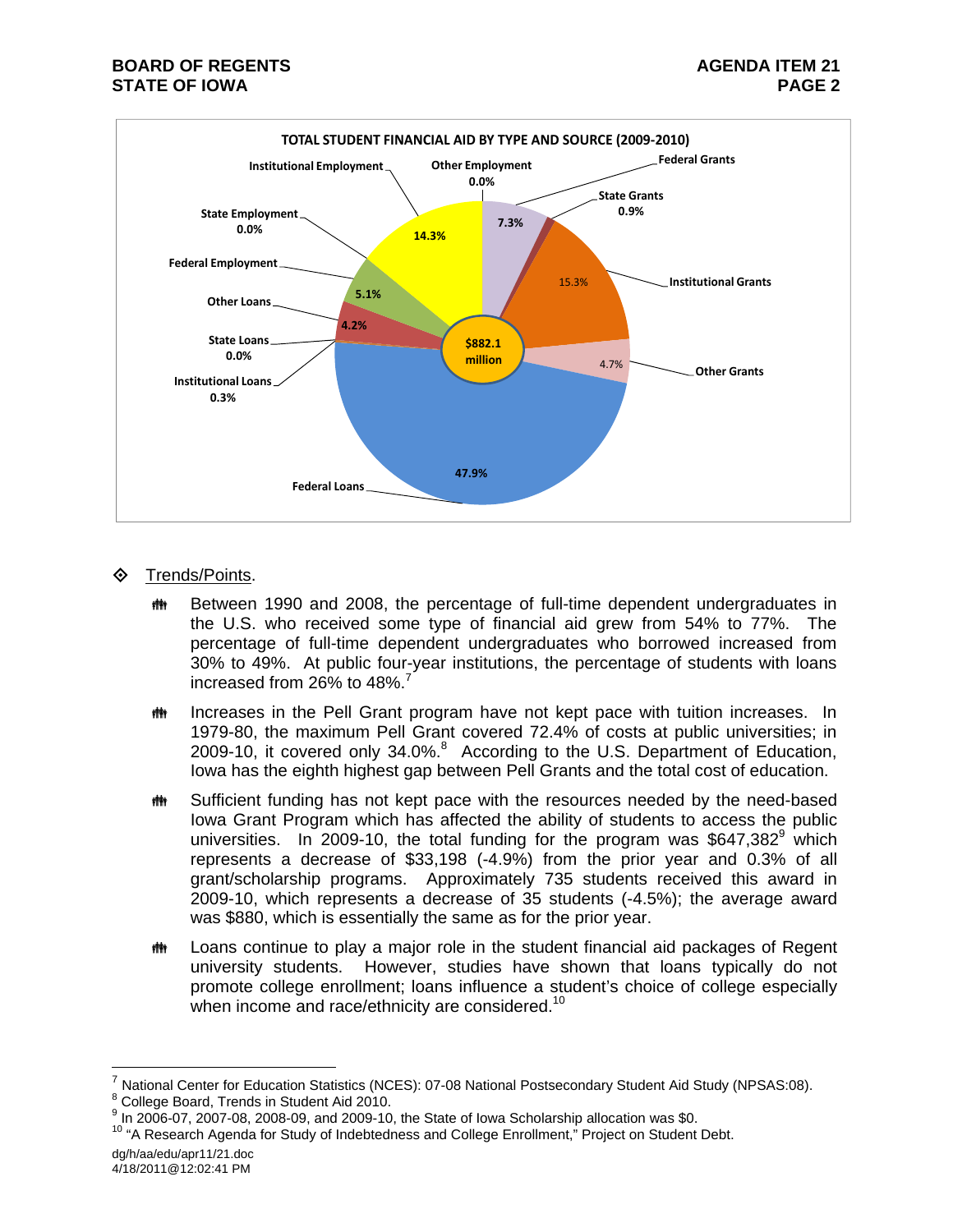- **##** Students have assumed more reliance on employment while in school. According to the most recent federal statistics, "77.7% of all full-time undergraduates worked in 2003-04 and they averaged 25.7 hours week. The vast majority of students (91%) worked off-campus."<sup>11</sup> However, studies have shown that working more than 20 hours per week can impede students' progress toward graduation and limit some aspects of their academic experience.<sup>12</sup>
	- $\Rightarrow$  Students who work on-campus at the Regent universities work approximately 12-15 hours per week. The universities do not track off-campus employment of students.
- $\ddot{\mathbf{m}}$  Loss of significant funding for the Iowa Work-Study Program<sup>13</sup> continues to limit the opportunities for on-campus student employment. This is contrary to research that has shown that students who work on-campus have higher retention and persistence rates than students who work off-campus. The Iowa Work-Study Program was not funded for FY 2010.
- **##** For some students, the Iowa Forgivable Loan Program has played a significant role as an incentive to pursue a degree in education and to seek employment in the state. However, in 2009-10, there were no funds provided for this program.
- **##** The federal TEACH Grant, implemented in July 2008, provides up to \$4,000 per year to undergraduate and graduate students who teach in shortage areas, such as math, science, foreign language, bilingual education, special education, and other high need areas. Students must teach in one of these areas for at least four years in the eight years following graduation; otherwise, they must repay the grant as an unsubsidized loan. In 2009-10, approximately 400 students received an average TEACH grant award of \$3,775.
- **##** An income-based repayment program and deferment of loan repayment is available following active military duty.
- The Ensuring Continued Access to Student Loans Act (2008) expanded the Federal Direct Unsubsidized Stafford Loan for undergraduates by \$2,000 and increased the cumulative loan limit to \$31,500. It also allows parent PLUS loan borrowers to defer the start of repayments until six months after their student leaves school. The prior process required parents to begin repayment while the student was still enrolled.
- **##** The Higher Education Opportunity Act (2008) increased the annual Perkins loan limit to \$5,500 for undergraduates; it also increased the aggregate loan limit to \$27,500 for upper-division undergraduates and \$11,000 for lower-division undergraduates.
- **##** Although the maximum Pell Grant is the most frequently cited grant program, only about 25% of recipients currently quality for the maximum.<sup>14</sup> In 2009-10, the maximum Pell Grant award was \$5,350; the average national Pell Grant award was \$3,646. At the Regent universities, the average Pell Grant award was \$3,756.

<sup>&</sup>lt;sup>11</sup> "ACE Issue Brief, May 2006.

<sup>&</sup>lt;sup>12</sup> Student employment at the Regent universities is limited to 20 hours per week.<br><sup>13</sup> Approximately \$2 million was appropriated each year prior to 2001-02. Between 2001-02 and 2004-05, \$0 was appropriated for state work-study; no state work-study funds were appropriated in 2009-10.<br><sup>14</sup> "Trends in Student Aid 2010."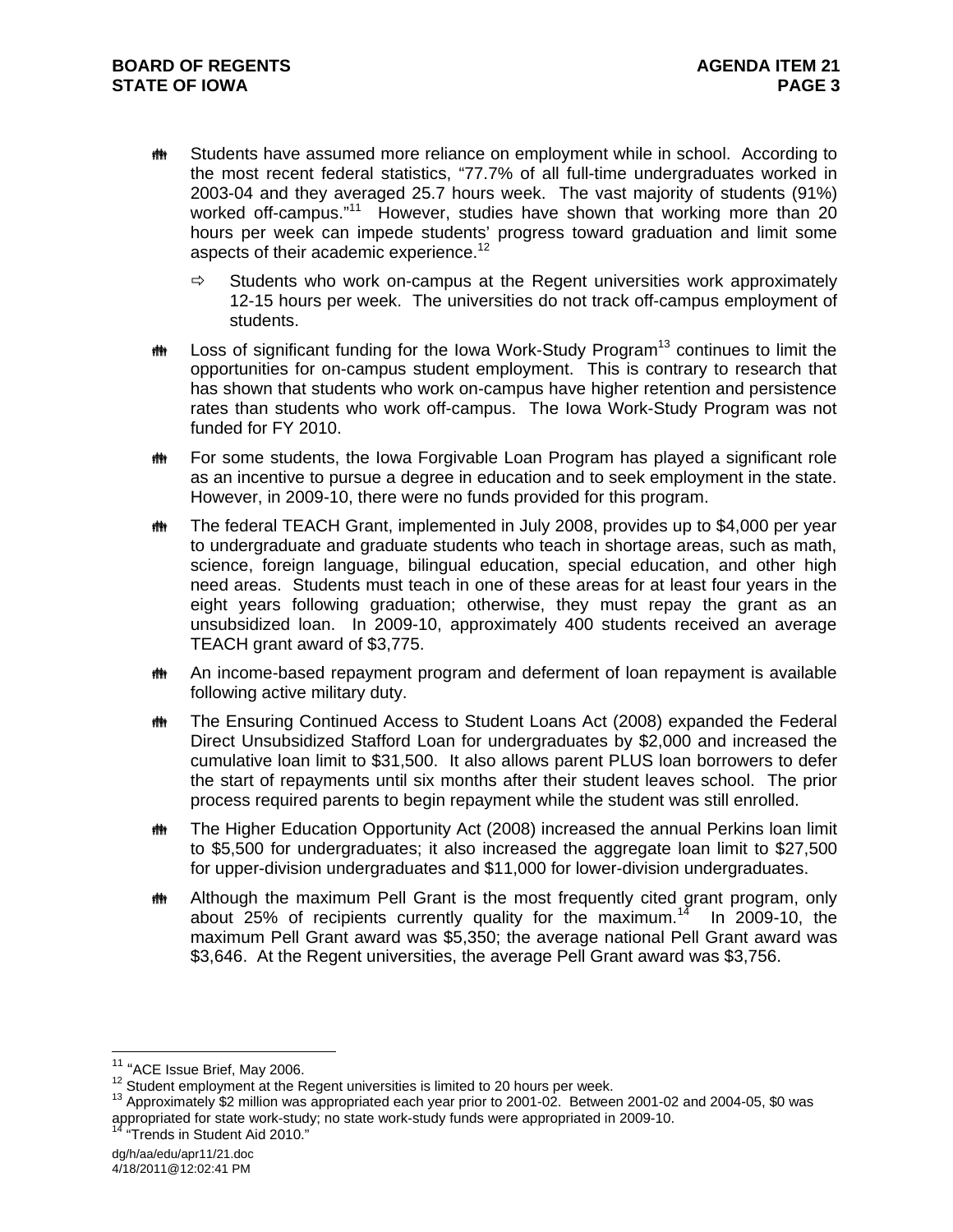The Student Financial Aid Report addresses the Board of Regents Strategic Plan priorities of "access, affordability, and student success; and educational excellence and impact."

### **Highlights:**

| STUDENT FINANCIAL AID SUMMARY BY TYPE AND FUNDING SOURCE |  |
|----------------------------------------------------------|--|
| 2007-08 to 2009-10                                       |  |

| <b>Regent Total</b> | <b>Federal</b> | <b>State</b> | <b>Institutional</b> | <b>Other</b> | <b>Total</b>  |
|---------------------|----------------|--------------|----------------------|--------------|---------------|
| Grants/Scholarships |                |              |                      |              |               |
| 2007-08             | \$40,815,645   | \$8,803,163  | \$120,415,001        | \$34,663,476 | \$204,697,285 |
| 2008-09             | \$45,303,299   | \$8,925,263  | \$132,259,625        | \$36,709,736 | \$223,197,923 |
| 2009-10             | \$64,250,695   | \$8,311,016  | \$134,865,222        | \$41,416,242 | \$248,843,175 |
| Loans               |                |              |                      |              |               |
| 2007-08             | \$335,675,092  | \$56,667,261 | \$1,919,241          | \$27,958,295 | \$422,219,889 |
| 2008-09             | \$394,702,337  | \$236,621    | \$1,988,295          | \$47,441,439 | \$444,368,692 |
| 2009-10             | \$422,581,646  | \$0          | \$2,228,534          | \$36,960,298 | \$461,770,478 |
| Employment          |                |              |                      |              |               |
| 2007-08             | \$28,829,366   | \$170,860    | \$118,201,199        | <b>NA</b>    | \$147,201,425 |
| 2008-09             | \$27,840,955   | \$476,833    | \$120,187,651        | <b>NA</b>    | \$148,505,439 |
| 2009-10             | \$45,337,579   | \$3,000      | \$126,089,692        | \$44,602     | \$171,474,873 |
| <b>Grand Total</b>  |                |              |                      |              |               |
| 2007-08             | \$405,320,103  | \$65,641,284 | \$240,535,441        | \$62,621,771 | \$774,118,599 |
| 2008-09             | \$467,846,591  | \$9,638,717  | \$254,435,571        | \$84,151,175 | \$816,072,054 |
| 2009-10             | \$532,169,920  | \$8,314,016  | \$263,183,448        | \$78,421,142 | \$882,088,526 |

- $\Diamond$  Grants/Scholarships. In 2009-10, a total of \$248,843,175 (28.2%) was awarded in the form of grants and scholarships; this is an increase of \$25,645,252 (+11.5%) from the prior year. Of the total grants and scholarships awarded in 2009-10, 54.2% came from institutional funds; 25.8% came from federal funds; 16.7% came from other funds; and 3.3% came from state funds.
- $\diamond$  Employment. In 2009-10, a total of \$171,474,873 (19.4%) was awarded in the form of on-campus employment; this is an increase of \$22,969,434 (+15.5%) from the prior year. Of the total amount awarded, 73.5% came from institutional funds; 26.4% came from federal funds; and 0.03% came from state or other funds.
- $\Diamond$  Loans. In 2009-10, a total of \$461,770,478 (52.3%) was awarded in the form of loans; this is an increase of \$17,401,786 (+3.9%) from the prior year. Of the total loans awarded in 2009-10, 91.5% came from federal funds; 0.0% came from state funds; 8.0% came from other funds; and 0.5% came from institutional funds.

Between 2007-08 and 2009-10, there were significant changes in student financial aid by funding source.

- Federal funds increased by \$126,849,817 (+31.3%) during that three year period.
- $\diamond$  State funds decreased by \$57,327,268 (-87.3%). The major decrease occurred in 2008-09 as a result of the reduction of availability of private educational loans.

dg/h/aa/edu/apr11/21.doc 4/18/2011@12:02:41 PM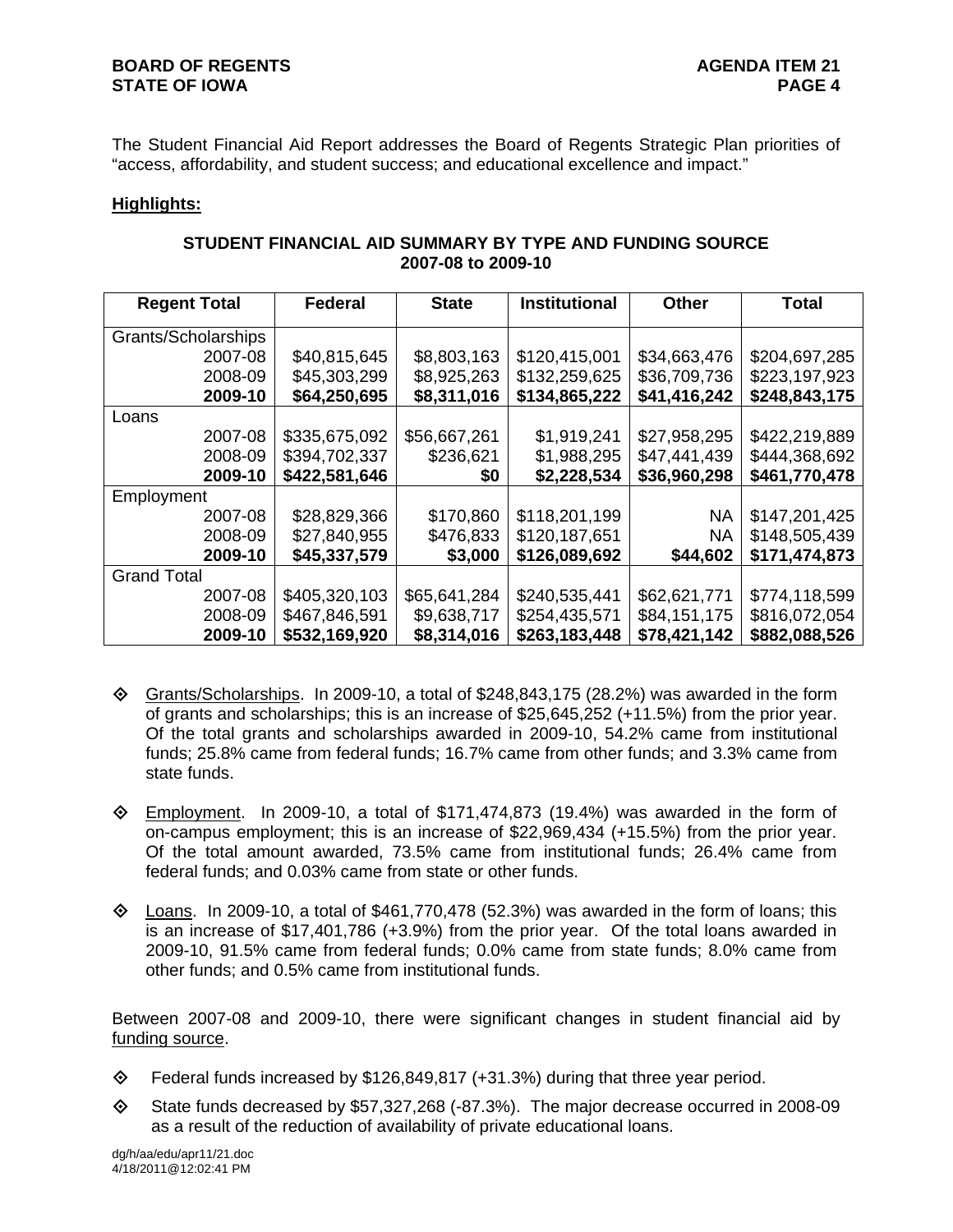## **BOARD OF REGENTS AGENDA ITEM 21 STATE OF IOWA**

- $\diamond$  Institutional funds increased by \$22,648,007 (+9.4%).
- Other funds, such as private grants and scholarships, increased by \$15,799,371 (+25.2%).

|              | <b>Federal</b> | State <sup>15</sup> | <b>Institutional</b> | Other        | <b>Total</b>  |
|--------------|----------------|---------------------|----------------------|--------------|---------------|
| 2007-08      |                |                     |                      |              |               |
| Amount &     | \$405,320,103  | \$65,641,284        | \$240,535,441        | \$62,621,771 | \$774,118,599 |
| % Change     | $(+5.7%)$      | $(-5.6%)$           | $(+6.1%)$            | (+8.1%)      | $(+4.0\%)$    |
| Awards &     | 89,956         | 10,753              | 71,593               | 20,600       | 192,932       |
| % Change     | $+2.9%$        | $(-2.4%)$           | $(+5.6%)$            | $(+2.9%)$    | $(+3.6%)$     |
| Avg. Award & | \$4,506        | \$6,087             | \$3,360              | \$3,040      | \$4,012       |
| % Change     | $(+2.7%)$      | $(-3.3%)$           | $(+0.5%)$            | $(-5.8%)$    | $(+0.4\%)$    |
| 2008-09      |                |                     |                      |              |               |
| Amount &     | \$467,846,591  | \$9,638,717         | \$254,435,571        | \$84,151,175 | \$816,072,054 |
| % Change     | (+15.4%)       | $(-85.3%)$          | $(+5.8%)$            | (+34.4%)     | $(+5.4%)$     |
| Awards &     | 98,278         | 3,866               | 71,481               | 23,569       | 197,194       |
| % Change     | $+9.3%$        | $(-64.0\%)$         | $(-0.2\%)$           | $(+14.4%)$   | $(+2.2%)$     |
| Avg. Award & | \$4,760        | \$1,493             | \$3,559              | \$3,570      | \$4,138       |
| % Change     | $+5.6%$        | (-75.5%)            | (+5.9%)              | $(+17.4%)$   | $(+3.1\%)$    |
| 2009-10      |                |                     |                      |              |               |
| Amount &     | \$532,169,920  | \$8,314,016         | \$263,183,448        | \$78,421,142 | \$882,088,526 |
| % Change     | $(+13.7%)$     | (-13.7%)            | (+3.4%               | $(-6.8%)$    | $(+8.1\%)$    |
| Awards &     | 108,029        | 3,235               | 70,306               | 20,456       | 202,026       |
| % Change     | $+9.9%$        | (-16.3%)            | (-1.6%)              | (-13.2%)     | $(+2.5%)$     |
| Avg. Award & | \$4,926        | \$2,570             | \$3,743              | \$3,834      | \$4,366       |
| % Change     | $(+3.5%)$      | $(+72.1%)$          | $(+5.2%)$            | (+7.4%)      | $(+5.5%)$     |

# **TOTAL STUDENT FINANCIAL AID BY FUNDING SOURCE 2007-08 to 2009-10**

Between 2007-08 and 2009-10, there were major changes in student financial aid by funding type.

- Grant/scholarship funds increased by \$44,145,890 (+21.6%) during that three year period.
- Employment funds increased by \$24,273,448 (+16.5%).
- $\textcircled{4}$  Loan funds increased by \$39,550,589 (+9.4%).

dg/h/aa/edu/apr11/21.doc

<sup>&</sup>lt;sup>15</sup> For recording purposes, the Commission includes Regent IMAGES awards and private loan awards as state funds. In 2009-10, the Regent IMAGES awards totaled \$2,109,645.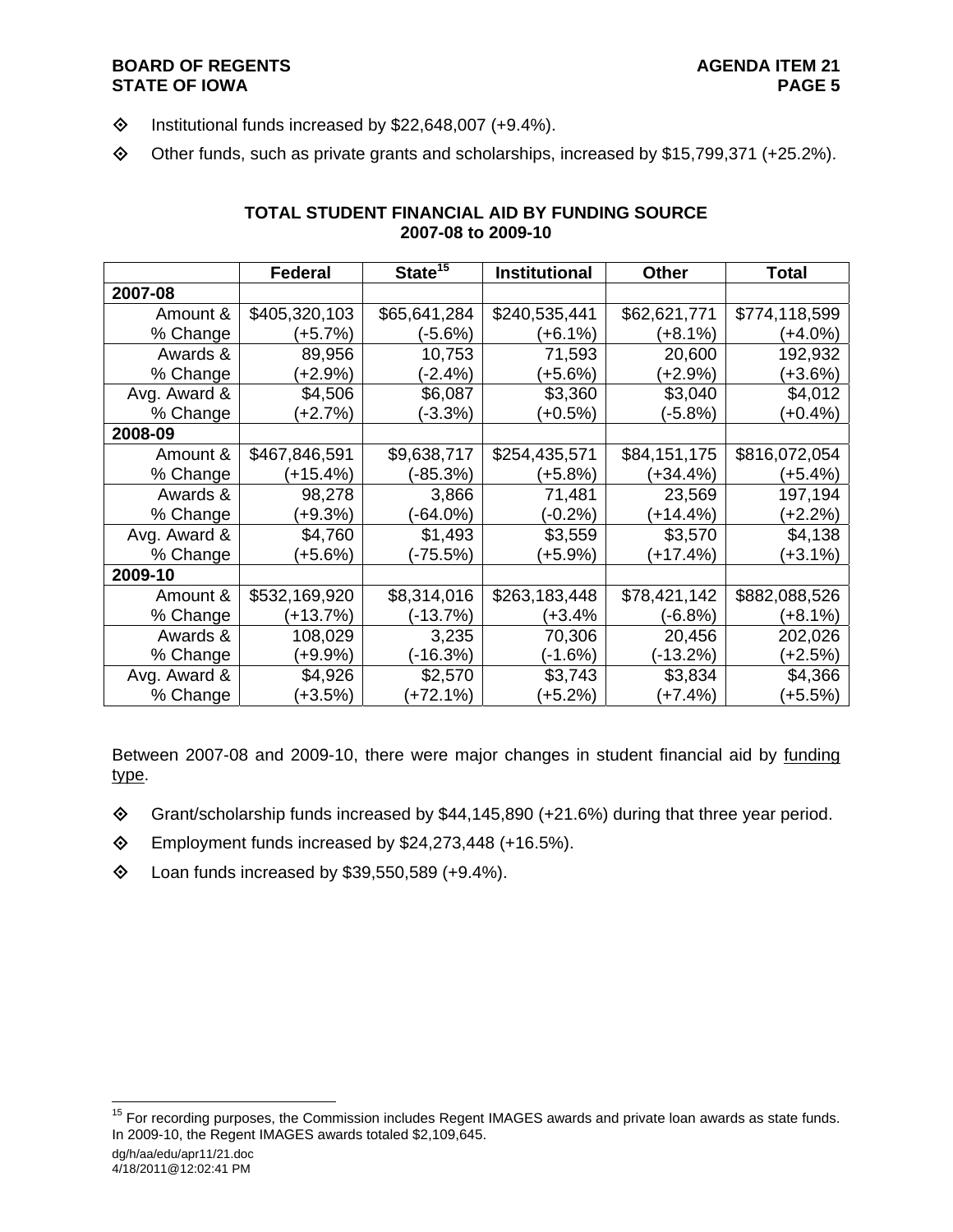|              | <b>Grants/Scholarships</b> | <b>Employment</b> | Loans         | <b>Total</b>  |
|--------------|----------------------------|-------------------|---------------|---------------|
| 2007-08      |                            |                   |               |               |
| Amount &     | \$204,697,285              | \$147,201,425     | \$422,219,889 | \$774,118,599 |
| % Change     | $(+8.4%)$                  | $(+1.4%)$         | (+2.9%)       | $(+4.0\%)$    |
| Awards &     | 80,028                     | 37,858            | 75,046        | 192,932       |
| % Change     | $(+8.4%)$                  | $(-0.3%)$         | (+0.8%)       | (+3.6%)       |
| Avg. Award & | \$2,558                    | \$3,888           | \$5,626       | \$4,012       |
| % Change     | $(+0.0\%)$                 | $(+1.7%)$         | (+2.1%)       | $(+0.4\%)$    |
| 2008-09      |                            |                   |               |               |
| Amount &     | \$223,197,923              | \$148,505,439     | \$444,368,692 | \$816,072,054 |
| % Change     | (+9.0%)                    | (+0.9%)           | (+5.2%)       | (+5.4%)       |
| Awards &     | 79,491                     | 38,552            | 79,151        | 197,194       |
| % Change     | $(-0.7%)$                  | $(+1.8%)$         | (+5.5%)       | (+2.2%)       |
| Avg. Award & | \$2,808                    | \$3,852           | \$5,614       | \$4,138       |
| % Change     | $(+9.8%)$                  | (-0.9%)           | (-0.2%)       | (+3.1%)       |
| 2009-10      |                            |                   |               |               |
| Amount &     | \$248,843,175              | \$171,474,873     | \$461,770,478 | \$882,088,526 |
| % Change     | $(+11.5%)$                 | (+15.5%)          | (+3.9%)       | (+8.1%)       |
| Awards &     | 84,215                     | 34,764            | 83,047        | 202,026       |
| % Change     | $(+5.9\%)$                 | (-9.8%)           | (+4.9%)       | (+2.5%)       |
| Avg. Award & | \$2,955                    | \$4,933           | \$5,560       | \$4,366       |
| % Change     | $(+5.2%)$                  | $(+28.1%)$        | (-0.9%)       | $(+5.5%)$     |

## **TOTAL STUDENT FINANCIAL AID BY TYPE 2007-08 to 2009-10**

- Undergraduate Aid. In 2009-10, a total of \$566,260,589 was awarded to undergraduates at the Regent universities; this is an increase of \$28,640,718 (+5.3%) from the prior year. Undergraduate aid represents 64.2% of the total financial aid awarded in 2009-10.
	- Of the total amount awarded to undergraduates, 61.9% came from federal funds, 1.3% came from state funds, 25.4% came from institutional funds, and 11.4% came from other funds.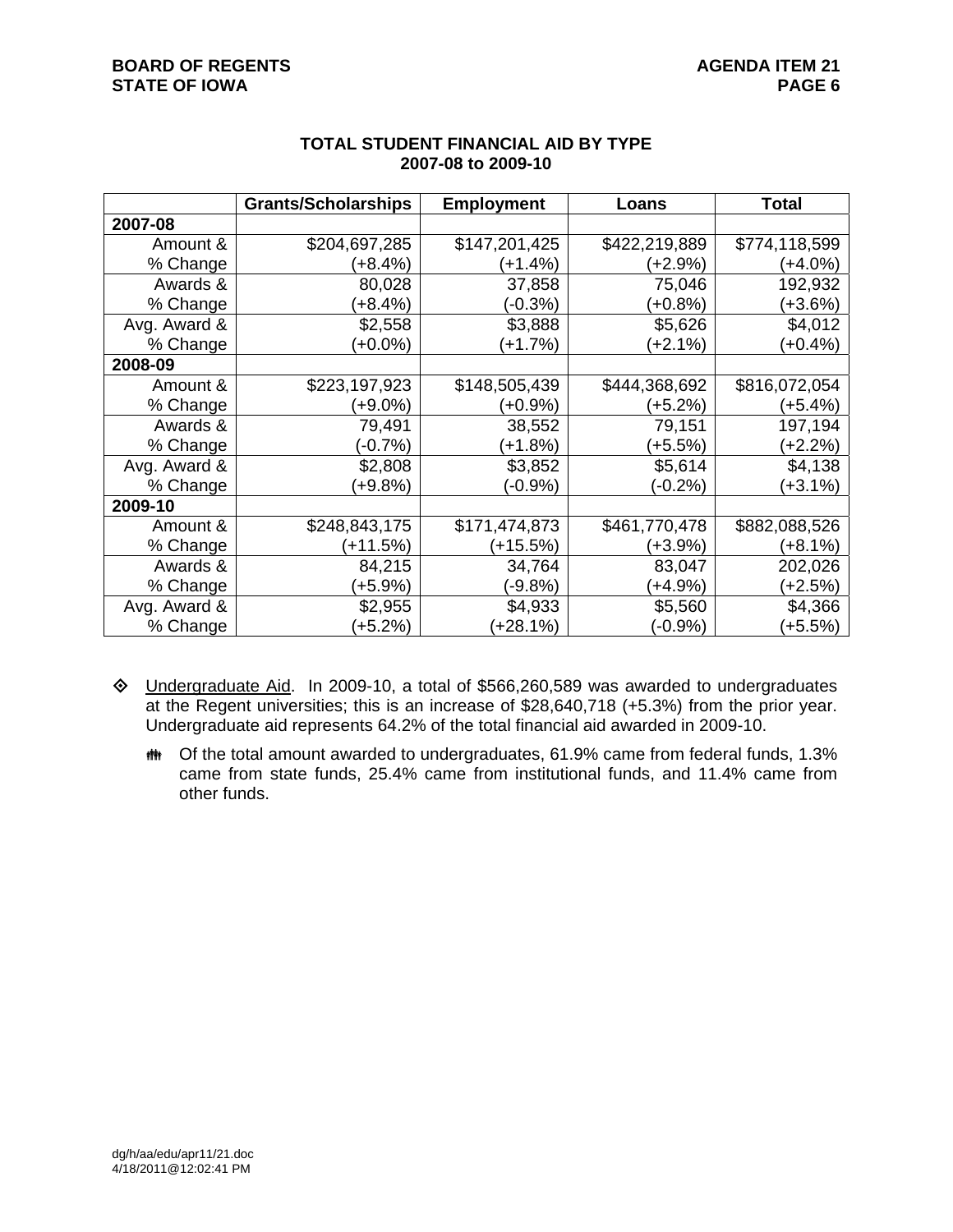|              | <b>Federal</b> | <b>State</b> | <b>Institutional</b> | <b>Other</b> | Total         |
|--------------|----------------|--------------|----------------------|--------------|---------------|
| 2007-08      |                |              |                      |              |               |
| Amount &     | \$262,665,118  | \$64,142,049 | \$129,403,695        | \$49,264,614 | \$505,475,476 |
| % Change     | $(+6.0\%)$     | (-5.8%)      | $(+7.5%)$            | $(-3.0\%)$   | (+3.8%)       |
| Awards &     | 73,067         | 10,373       | 52,770               | 16,004       | 152,214       |
| % Change     | $(+2.6%)$      | (-3.0%)      | $(+4.4\%)$           | (+4.4%)      | (+3.0%)       |
| Avg. Award & | \$3,595        | \$6,184      | \$2,452              | \$3,078      | \$3,321       |
| % Change     | $(+3.3%)$      | (-2.9%)      | $(+2.9\%)$           | (-7.1%)      | $(+0.7%)$     |
| 2008-09      |                |              |                      |              |               |
| Amount &     | \$318,525,360  | \$8,968,959  | \$139,850,681        | \$70,274,871 | \$537,619,871 |
| % Change     | $(+21.3%)$     | $(-86.0\%)$  | (+8.1%)              | $(+14.3%)$   | (+6.4%)       |
| Awards &     | 80,333         | 3,461        | 54,667               | 19,085       | 157,546       |
| % Change     | (+9.9%)        | (-66.6%)     | (+3.6%)              | (+19.3%)     | (+3.5%)       |
| Avg. Award & | \$3,965        | \$2,591      | \$2,558              | \$3,682      | \$3,412       |
| % Change     | $+10.2%$       | (-58.1%)     | $(+4.3%)$            | (+19.6%)     | $(+2.7%)$     |
| 2009-10      |                |              |                      |              |               |
| Amount &     | \$350,748,282  | \$7,502,680  | \$143,440,338        | \$64,569,289 | \$566,260,589 |
| % Change     | $(+11.0%)$     | $(-16.3%)$   | (+2.6%)              | (-8.1%)      | (+10.5%)      |
| Awards &     | 89,969         | 2,914        | 52,375               | 17,255       | 162,513       |
| % Change     | $(+12.0\%)$    | (-15.8%)     | $(-4.2%)$            | (-9.6%)      | (+3.2%)       |
| Avg. Award & | \$3,899        | \$2,575      | \$2,739              | \$3,742      | \$3,484       |
| % Change     | (-1.7%)        | (-0.6%)      | $(+7.1%)$            | (+1.6%)      | $(+2.1%)$     |

#### **TOTAL UNDERGRADUATE FINANCIAL AID BY FUNDING SOURCE 2007-08 to 2009-10**

- **##** In 2009-10, of the total amount awarded to undergraduates, 34.8% was in the form of grants/scholarships, 8.2% was in the form of employment, and 57.0% was in the form of loans.
	- $\rightarrow$  The average financial aid award to undergraduate students at the Regent universities was \$3,484, which represents an increase of 2.1% from the prior year.
	- **■** The average undergraduate grant/scholarship award was \$2,783, which represents an increase of 10.5% from the prior year.
	- **→** The average undergraduate loan award was \$4,624, which represents a decrease of 5.7% from the prior year.
	- The average undergraduate employment award was \$2,124, which represents an increase of 5.0% from the prior year.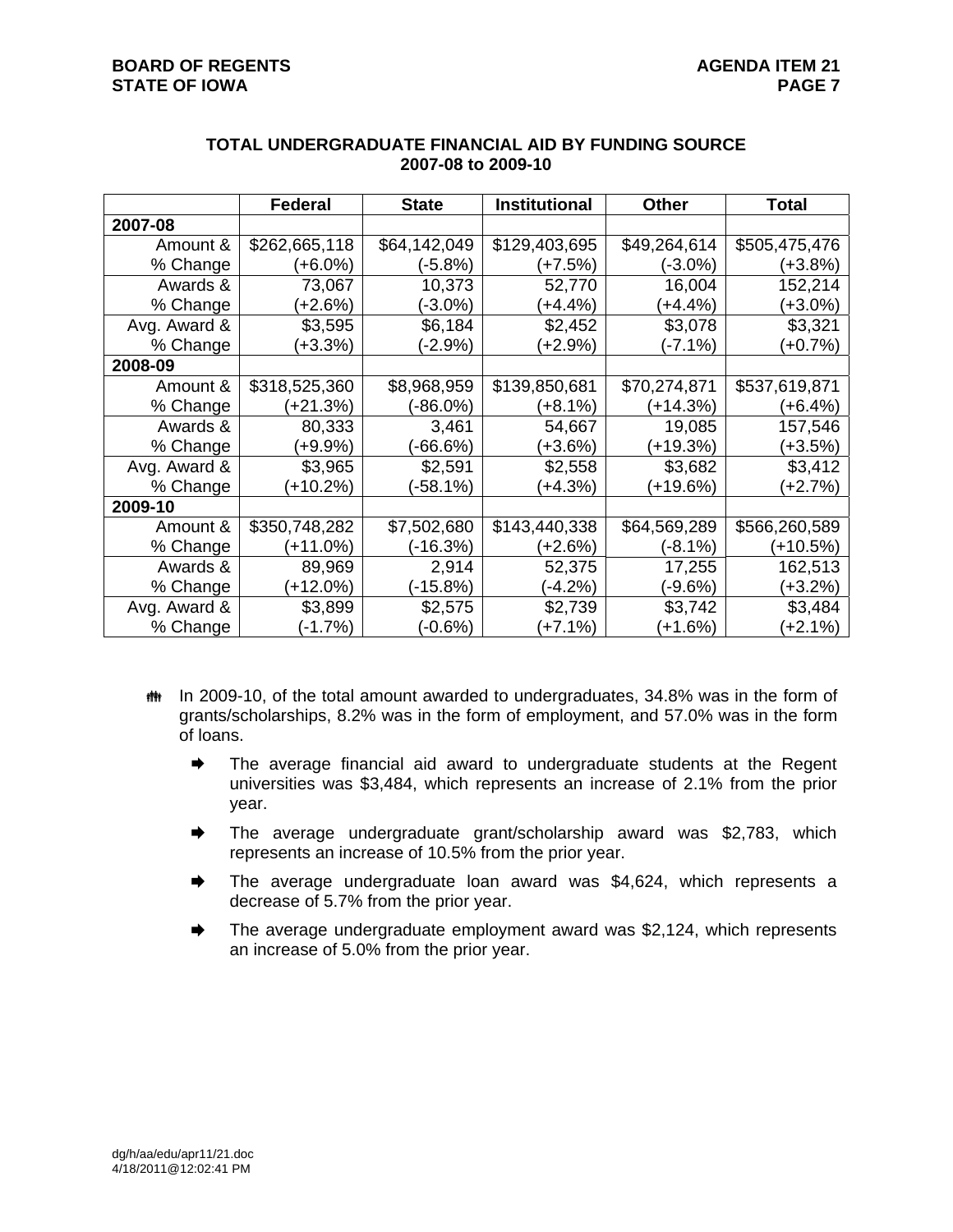|              | <b>Grants/Scholarships</b> | <b>Employment</b> | Loans         | <b>Total</b>  |
|--------------|----------------------------|-------------------|---------------|---------------|
| 2007-08      |                            |                   |               |               |
| Amount &     | \$152,862,721              | \$51,767,507      | \$300,845,248 | \$505,475,476 |
| % Change     | $(+8.3%)$                  | (+2.9%)           | (+1.7%)       | (+3.8%)       |
| Awards &     | 65,485                     | 25,280            | 61,449        | 152,214       |
| % Change     | (+7.7%)                    | $(-0.6%)$         | (-0.2%)       | (+3.0%)       |
| Avg. Award & | \$2,334                    | \$2,048           | \$4,896       | \$3,321       |
| % Change     | (+0.5%)                    | $(+3.5%)$         | (+1.9%)       | $(+0.7%)$     |
| 2008-09      |                            |                   |               |               |
| Amount &     | \$168,352,514              | \$52,840,547      | \$316,426,810 | \$537,619,871 |
| % Change     | (+10.1%)                   | (+2.1%)           | $(+12.1%)$    | (+6.4%)       |
| Awards &     | 66,848                     | 26,135            | 64,563        | 157,546       |
| % Change     | (+2.1%)                    | $(+3.3%)$         | (+5.1%)       | (+3.5%)       |
| Avg. Award & | \$2,518                    | \$2,022           | \$4,901       | \$3,412       |
| % Change     | $(+7.9%)$                  | $(-1.3%)$         | (+0.1%)       | $(+2.7%)$     |
| 2009-10      |                            |                   |               |               |
| Amount &     | \$197,027,195              | \$46,693,609      | \$322,539,785 | \$566,260,589 |
| % Change     | (+17.0%)                   | $(-11.6%)$        | (+1.9%)       | (+10.5%)      |
| Awards &     | 70,787                     | 21,982            | 69,744        | 162,513       |
| % Change     | (+5.9%)                    | (-15.9%)          | (+8.0%)       | (+3.2%)       |
| Avg. Award & | \$2,783                    | \$2,124           | \$4,624       | \$3,484       |
| % Change     | $+10.5%$                   | (+5.0%)           | $(-5.7%)$     | $(+2.1\%)$    |

### **UNDERGRADUATE STUDENT FINANCIAL AID BY TYPE 2007-08 to 2009-10**

- National Postsecondary Student Aid Survey data describe unduplicated student data rather than award data. The national average financial aid to undergraduate students who received aid in public four-year institutions in 2007-08 was  $$10,100$ <sup>16</sup> In 2009-10, the average financial aid to Regent university undergraduate students was \$12,097<sup>17</sup> which was an increase of \$395 (+3.4%) from the prior year.
	- $\ddot{\mathbf{m}}$  In 2009-10, there were 44,129 undergraduates<sup>18</sup> who received some type of financial aid at the Regent universities. Of that number, 71.7% received some type of grant/scholarship; 73.9% received some type of loan;<sup>19</sup> and 40.2% received some type of employment aid.
	- The national average grant/scholarship award to undergraduate students in public four-year institutions was \$5,600 in 2007-08. In 2009-10, the average grant/scholarship award to Regent university undergraduate students was \$6,095 which was an increase of \$386 (+6.8%) from the prior year.
	- The national average loan award to undergraduate students in public four-year institutions was \$6,800 in 2007-08. In 2009-10, the average loan award to Regent university undergraduate students was \$7,836<sup>20</sup>. Regent numbers are not available for 2008-09.

<sup>&</sup>lt;sup>16</sup> 2007-08 National Postsecondary Student Aid Study (NPSAS).

<sup>&</sup>lt;sup>17</sup> Student College Aid Commission survey data, 2009-10; unduplicated count of students.<br><sup>18</sup> This is an unduplicated headcount.<br><sup>19</sup> This includes PLUS; it is 73.7% without PLUS.<br><sup>20</sup> Loan amounts exclude PLUS..

dg/h/aa/edu/apr11/21.doc

<sup>4/18/2011@12:02:41</sup> PM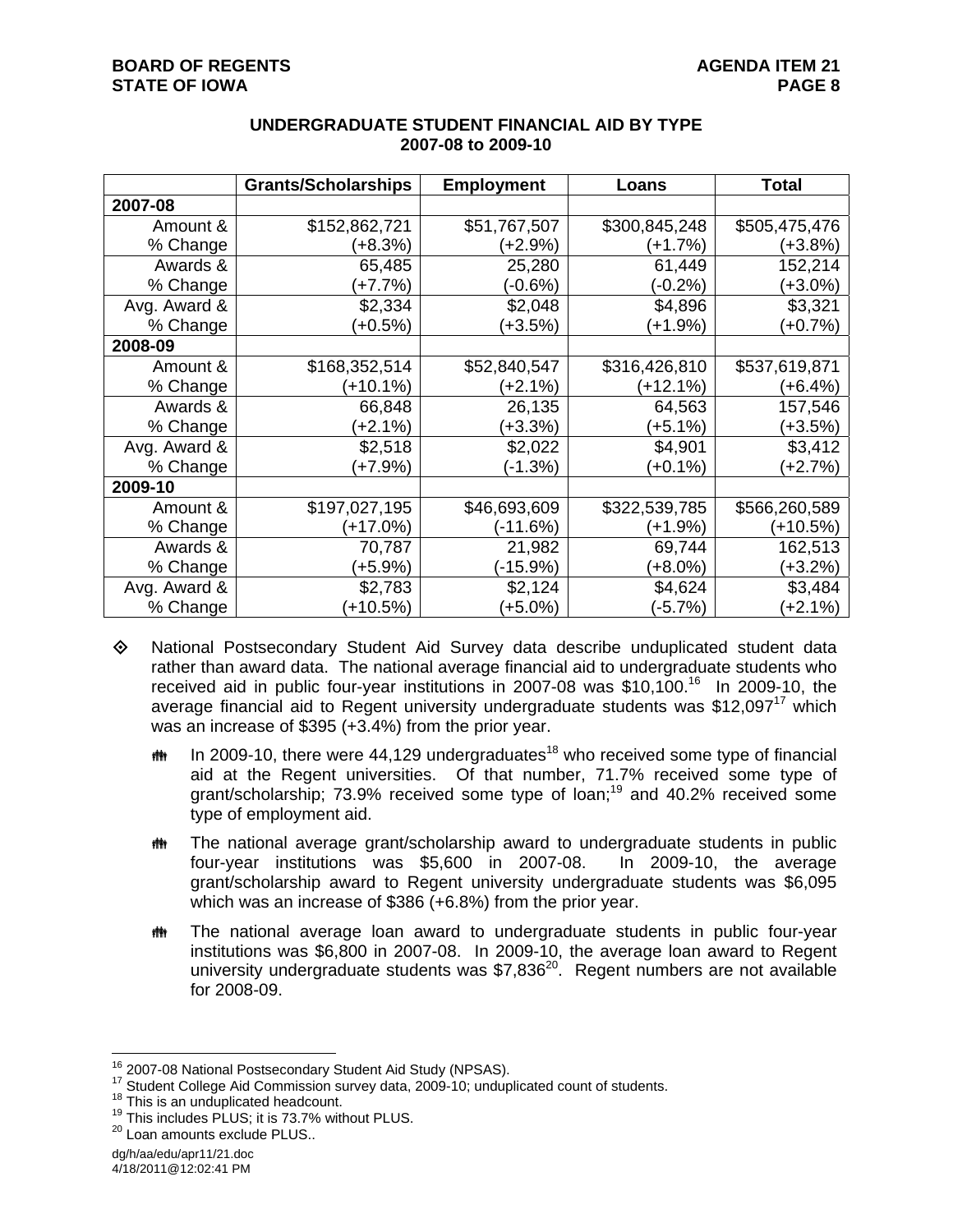- **##** The national average work-study award to undergraduate students in public four-year institutions was \$2,500 in 2007-08. In 2009-10, the average work-study award to Regent university undergraduate students was \$2,633 which was an increase of \$27 (+1.0%) from the prior year.
- $\textcircled{}$  Graduating Seniors Without Debt.<sup>21</sup> Nationally, 38% of graduating seniors in 2007-08 graduated without debt from public four-year institutions.<sup>22</sup>
	- $m$  In 2009-10, 40.0% (39.0% in 2008-09) of the graduating seniors at SUI graduated without debt; 34.0% (33.0% in 2008-09) of graduating seniors who were Iowa residents graduated without debt.
	- At ISU, 29.6% (27.5% in 2008-09) graduated without debt; 25.7% (23.6% in 2008-09) of graduating seniors who were Iowa residents graduated without debt.
	- At UNI, 22.6% (20.4% in 2008-09) graduated without debt; 21.2% (19.4% in 2008-09) of graduating seniors who were Iowa residents graduated without debt.
- $\Diamond$  Debt Upon Graduation. The national average indebtedness for those graduating with debt from public institutions was \$20,167 in 2007-08. The national average need-based indebtedness for those graduating with debt from public institutions was \$11,653 in 2007-08.<sup>23</sup>

|                                                    | 2007-08  | 2008-09  | 2009-10  |
|----------------------------------------------------|----------|----------|----------|
| <b>University of Iowa</b>                          |          |          |          |
| Average indebtedness                               | \$22,116 | \$24,466 | \$25,515 |
| Average indebtedness for lowa residents            | \$21,571 | \$23,958 | \$24,453 |
| Average need-based indebtedness                    | \$10,969 | \$11,503 | \$11,414 |
| Average need-based indebtedness for lowa residents | \$10,852 | \$11,372 | \$11,282 |
|                                                    |          |          |          |
| <b>Iowa State University</b>                       |          |          |          |
| Average indebtedness                               | \$30,732 | \$29,767 | \$29,475 |
| Average indebtedness for lowa residents            | \$30,001 | \$29,358 | \$28,804 |
| Average need-based indebtedness                    | \$13,532 | \$13,234 | \$13,182 |
| Average need-based indebtedness for lowa residents | \$14,901 | \$13,054 | \$13,148 |
|                                                    |          |          |          |
| University of Northern Iowa                        |          |          |          |
| Average indebtedness                               | \$24,176 | \$24,123 | \$25,735 |
| Average indebtedness for lowa residents            | \$24,330 | \$24,065 | \$25,916 |
| Average need-based indebtedness                    | \$13,130 | \$12,798 | \$12,981 |
| Average need-based indebtedness for lowa residents | \$13,230 | \$12,778 | \$13,067 |

### **AVERAGE INDEBTEDNESS FOR THOSE GRADUATING WITH DEBT 2007-08 to 2009-10**

 $\overline{a}$ <sup>21</sup> The debt load for students is based on debt incurred while attending one of the Regent universities.<br><sup>22</sup> 2007-08 NPSAS.<br><sup>23</sup> 2007-08 NPSAS.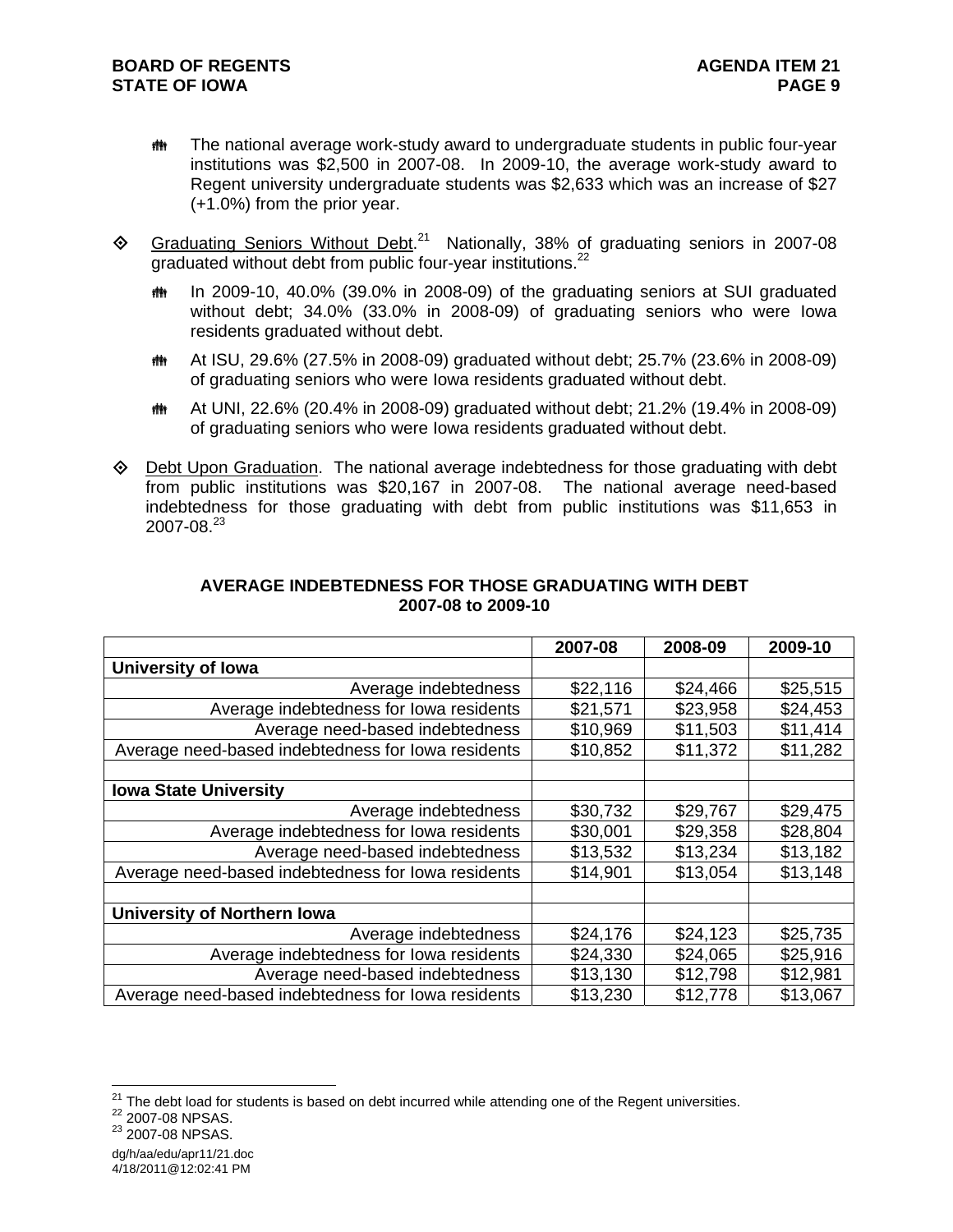## **BOARD OF REGENTS AGENUS AGENDA ITEM 21 STATE OF IOWA PAGE 10**

- $\diamond$  Default Rates.<sup>24</sup> In 2008, the national default rate for federal student loans was 7.0%, which was an increase from 6.7% in 2007. The default rate for the state of Iowa was 9.9%, which was an increase from 8.2% in 2007. The default rate for public four-year institutions was 4.4%, which was an increase from 4.3% in 2007.
	- **##** For the University of Iowa, it was 1.9% (2.1% in 2007); for Iowa State University, it was 1.8% (2.0% in 2007); and for the University of Northern Iowa, it was 2.1% (1.9% in 2007).

|                                                                   |          | <b>RESIDENT</b> |                      |                                    | <b>NON-RESIDENT</b> |            |          | <b>TOTAL</b> |                  |
|-------------------------------------------------------------------|----------|-----------------|----------------------|------------------------------------|---------------------|------------|----------|--------------|------------------|
|                                                                   | SUI      | <b>ISU</b>      | <b>UNI</b>           | $\overline{\overline{\text{SUI}}}$ | <b>ISU</b>          | <b>UNI</b> | SUI      | <b>ISU</b>   | $\overline{UNI}$ |
| <b>TOTAL UNDERGRADUATE STUDENTS</b>                               |          |                 |                      |                                    |                     |            |          |              |                  |
| $2007 - 08^{25}$                                                  | 13,808   | 15,948          | 10,157               | 7,099                              | 5,056               | 853        | 20,907   | 21,004       | 11,010           |
| $2008 - 09^{26}$                                                  | 13,188   | 15,885          | 10,185               | 7,635                              | 5,722               | 862        | 20,823   | 21,607       | 11,047           |
| $2009 - 10^{27}$                                                  | 12,722   | 16,164          | 10,469               | 7,852                              | 6,357               | 825        | 20,574   | 22,521       | 11,294           |
| NUMBER AND PERCENT OF UNDERGRADUATES WHO RECEIVED FINANCIAL AID   |          |                 |                      |                                    |                     |            |          |              |                  |
| 2007-08                                                           | 10,508   | 13,873          | 8,667                | 4,688                              | 4,085               | 665        | 15,196   | 17,958       | 9,332            |
|                                                                   | (76.1%)  | (87.0%)         | (85.3%)              | $(66.0\%)$                         | $(80.8\%)$          | $(78.0\%)$ | (72.7%)  | (85.5%)      | (84.8%)          |
| 2008-09                                                           | 10,704   | 13,765          | 8,943                | 4,808                              | 4,566               | 669        | 15,512   | 18,331       | 9,612            |
|                                                                   | (81.2%)  | (86.7%)         | (87.8%)              | $(63.0\%)$                         | (79.8%)             | (77.6%)    | (74.5%)  | (84.8%)      | $(87.0\%)$       |
| 2009-10                                                           | 10,494   | 14,110          | 9,080                | 4,902                              | 4,919               | 624        | 15,396   | 19,029       | 9,704            |
|                                                                   | (82.5%)  | (87.3%)         | (86.7%)              | (62.4%)                            | (77.4%)             | (75.6%)    | (74.8%)  | (84.5%)      | (85.9%)          |
| NUMBER AND PERCENT OF UNDERGRADUATES WHO RECEIVED LOAN AID        |          |                 |                      |                                    |                     |            |          |              |                  |
| 2007-08                                                           | 8,189    | 10,854          | 7,403                | 2,665                              | 2,414               | 327        | 10,854   | 13,268       | 7,730            |
|                                                                   | (59.3%)  | $(68.1\%)$      | (72.9%)              | (37.5%)                            | (47.7%)             | (38.3%)    | (51.9%)  | (63.2%)      | (70.2%)          |
| 2008-09                                                           | 8,299    | 10,595          | 7,489                | 2,901                              | 2,681               | 330        | 10,814   | 13,276       | 7,819            |
|                                                                   | (62.9%)  | (66.7%)         | (73.5%)              | $(38.0\%)$                         | (46.9%)             | (38.3%)    | (51.9%)  | (61.4%)      | (70.8%)          |
| 2009-10                                                           | 7,820    | 10,930          | 7,591                | 3,129                              | 2,843               | 329        | 10,949   | 13,773       | 7,920            |
|                                                                   | (61.5%)  | (67.6%)         | (72.5%)              | (39.8%)                            | (44.7%)             | (39.9%)    | (53.2%)  | (61.2%)      | $(70.1\%)$       |
| PERCENT OF UNDERGRADUATES WHO GRADUATED WITH DEBT                 |          |                 |                      |                                    |                     |            |          |              |                  |
| 2007-08                                                           | 75.6%    | 76.0%           | 79.0%                | 24.4%                              | 56.0%               | 62.0%      | 60.5%    | 72.0%        | 78.0%            |
| 2008-09                                                           | 73.9%    | 76.4%           | 80.6%                | 26.1%                              | 57.4%               | 62.0%      | 60.7%    | 72.5%        | 79.6%            |
| 2009-10                                                           | 71.0%    | 74.3%           | 78.8%                | 29.0%                              | 56.4%               | 53.8%      | 60.0%    | 70.4%        | 77.4%            |
| AVERAGE DEBT LOAD FOR THOSE WHO GRADUATED WITH DEBT <sup>28</sup> |          |                 |                      |                                    |                     |            |          |              |                  |
| 2007-08                                                           | \$21,571 | \$30,001        | \$24,330             | \$23,808                           | \$34,617            | \$19,762   | \$22,116 | \$30,732     | \$24,176         |
| 2008-09                                                           | \$23,958 | \$29,358        | \$24,065             | \$25,903                           | \$31,918            | \$25,354   | \$24,466 | \$29,767     | \$24,123         |
| 2009-10                                                           | \$24,453 | \$28,804        | \$25,916             | \$28,057                           | \$32,604            | \$21,270   | \$25,515 | \$29,475     | \$25,735         |
| AVERAGE NEED-BASED DEBT LOAD FOR THOSE WHO GRADUATED WITH DEBT    |          |                 |                      |                                    |                     |            |          |              |                  |
| 2007-08                                                           | \$10,852 | \$14,901        | $\overline{$}13,230$ | \$11,339                           | \$13,291            | \$9,921    | \$10,969 | \$13,532     | \$13,130         |
| 2008-09                                                           | \$11,372 | \$13,054        | \$12,778             | \$11,887                           | \$14,261            | \$13,298   | \$11,503 | \$13,234     | \$12,798         |
| 2009-10                                                           | \$11,282 | \$13,148        | \$13,067             | \$11,746                           | \$13,353            | \$10,640   | \$11,414 | \$13,182     | \$12,981         |
| PERCENT OF GRADUATING SENIORS WHO GRADUATED WITHOUT DEBT          |          |                 |                      |                                    |                     |            |          |              |                  |
| 2007-08                                                           | 33.0%    | 24.0%           | 21.0%                | 53.0%                              | 44.0%               | 39.0%      | 39.0%    | 28.0%        | 22.0%            |
| 2008-09                                                           | 33.0%    | 23.6%           | 19.4%                | 52.0%                              | 42.6%               | 38.0%      | 39.0%    | 27.5%        | 20.4%            |
| 2009-10                                                           | 33.6%    | 25.7%           | 21.2%                | 51.7%                              | 43.6%               | 46.2%      | 40.0%    | 29.6%        | 22.6%            |

#### **UNDERGRADUATE DEBT LOAD AT THE REGENT UNIVERSITIES 2007-08 to 2009-10**

<sup>&</sup>lt;sup>24</sup> Source: U.S. Department of Education.

<sup>25&</sup>lt;br>
26<br>
Source: Fall 2007 Enrollment Report – undergraduate students.<br>
<sup>26</sup> Source: Fall 2008 Enrollment Report – undergraduate students.<br>
<sup>27</sup> Source: Fall 2009 Enrollment Report – undergraduate students.<br>
<sup>28</sup> Excludes

dg/h/aa/edu/apr11/21.doc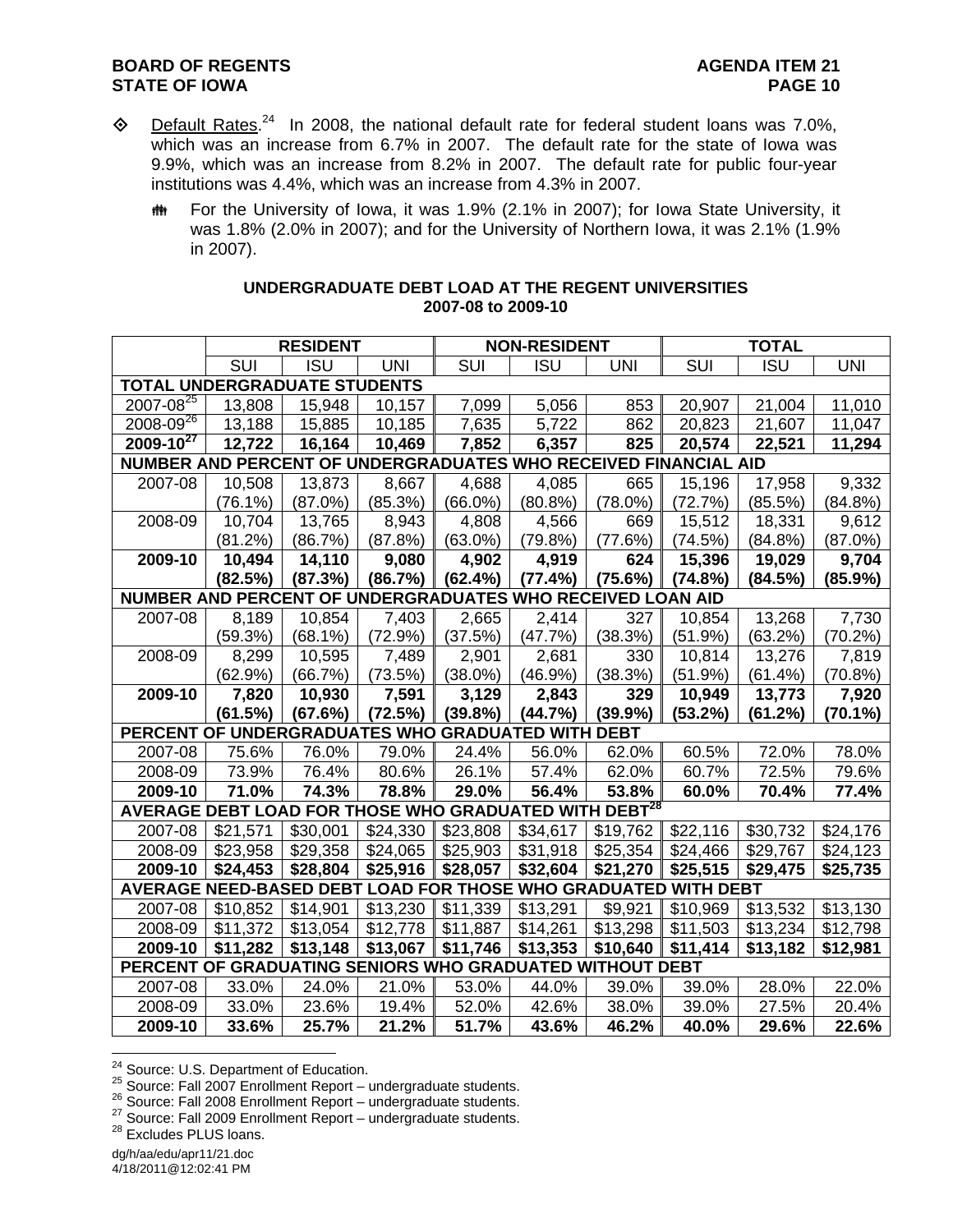♦ Tuition Set-Aside. Board of Regents tuition policy §8.02C-5i requires that a minimum of 15% of gross tuition proceeds be set aside annually by each Regent university for student financial aid. Each university has exceeded the minimum requirements during the last several years.

| <b>Total</b> |            | Undergrad.   | Graduate &<br><b>Professional</b> | <b>Total</b> | <b>Percent of Total</b><br><b>Tuition</b> |
|--------------|------------|--------------|-----------------------------------|--------------|-------------------------------------------|
| 2007-08      |            |              |                                   |              |                                           |
|              | <b>SUI</b> | \$26,158,027 | \$21,895,118                      | \$48,053,145 | 19.0%                                     |
|              | <b>ISU</b> | \$32,665,440 | \$9,710,712                       | \$42,376,152 | 22.1%                                     |
|              | <b>UNI</b> | \$9,539,036  | \$1,872,452                       | \$11,411,488 | 17.9%                                     |
|              |            |              |                                   |              |                                           |
| 2008-09      |            |              |                                   |              |                                           |
|              | <b>SUI</b> | \$29,427,254 | \$24,147,118                      | \$53,574,372 | 19.7%                                     |
|              | <b>ISU</b> | \$36,050,966 | \$11,357,751                      | \$47,408,717 | 22.2%                                     |
|              | <b>UNI</b> | \$9,951,042  | \$2,072,585                       | \$12,023,627 | 18.0%                                     |
|              |            |              |                                   |              |                                           |
| 2009-10      |            |              |                                   |              |                                           |
|              | <b>SUI</b> | \$33,854,208 | \$25,874,792                      | \$59,729,000 | 21.1%                                     |
|              | <b>ISU</b> | \$41,790,448 | \$13,208,575                      | \$54,999,023 | 23.5%                                     |
|              | <b>UNI</b> | \$10,841,026 | \$1,952,603                       | \$12,793,629 | 18.0%                                     |

## **TUITION SET-ASIDE29 BY INSTITUTION AND EDUCATIONAL LEVEL 2007-08 to 2009-10**

- The table on the following page describes the distribution of tuition set-aside funds to undergraduates who demonstrated need in 2009-10.
	- At SUI, approximately 71% of all undergraduates who received tuition set-aside funds demonstrated need; approximately 70% of those who demonstrated need were Iowa residents. Approximately 74% of all undergraduate tuition set-aside funds were awarded to students who demonstrated need; approximately 48% of those funds were awarded to Iowa residents who demonstrated need.
	- **##** At ISU, approximately 77% of all undergraduates who received tuition set-aside funds demonstrated need; approximately 73% of those who demonstrated need were Iowa residents. Approximately 69% of all undergraduate tuition set-aside funds were awarded to students who demonstrated need; approximately 42% of those funds were awarded to Iowa residents who demonstrated need.
	- **##** At UNI, approximately 73% of all undergraduates who received tuition set-aside funds demonstrated need. Approximately 92% of those who demonstrated need were Iowa residents. Approximately 65% of all undergraduate tuition set-aside funds were awarded to students who demonstrated need; approximately 76% of those funds were awarded to Iowa residents who demonstrated need.

dg/h/aa/edu/apr11/21.doc 4/18/2011@12:02:41 PM  $^{29}$  Funds distributed through the Student Financial Aid Department.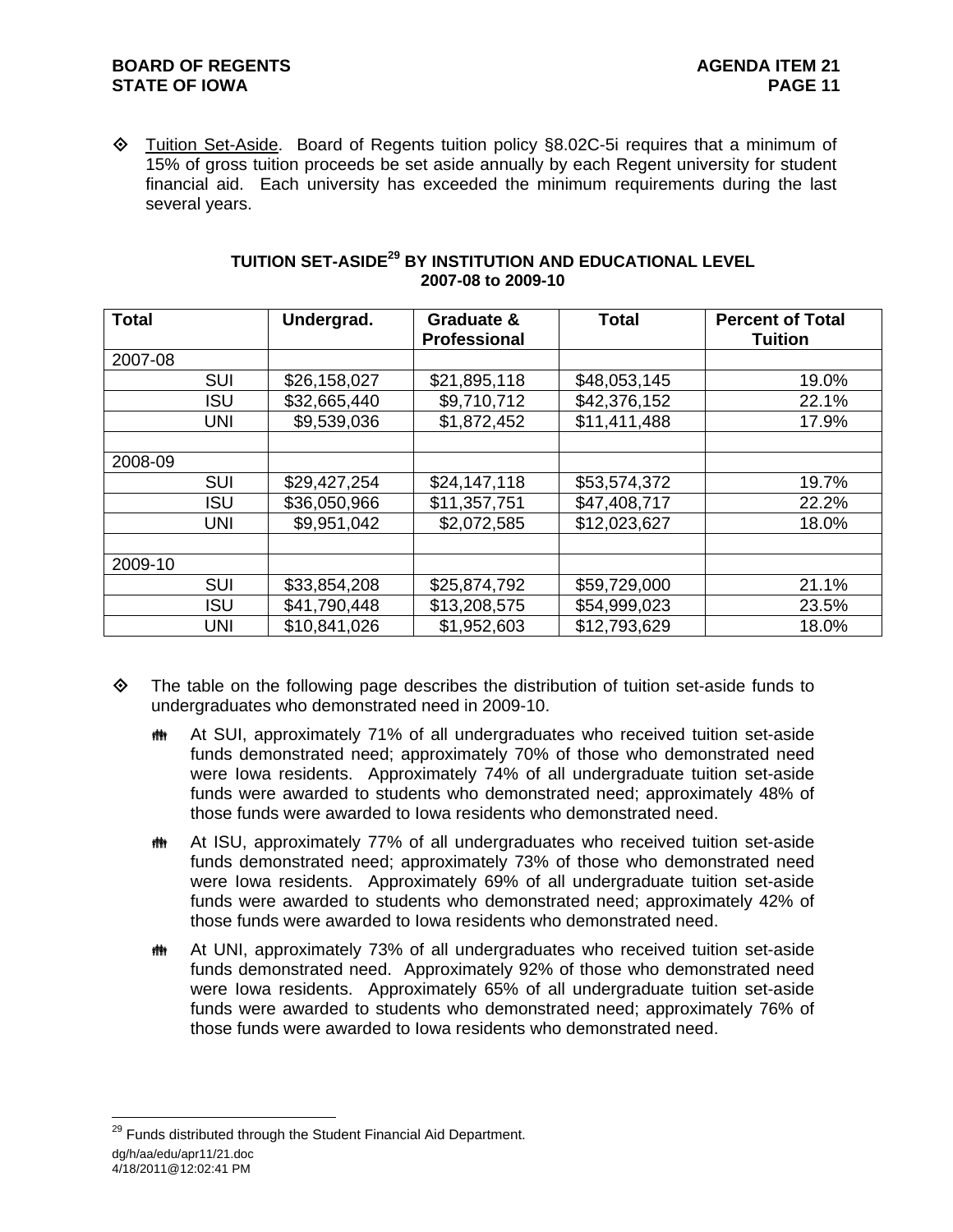## **UNDERGRADUATE TUITION SET-ASIDE BY INSTITUTION, NEED, AND RESIDENCE 2007-2008 to 2009-2010**

|                                 | <b>SUI</b>                | <b>ISU</b>   | <b>UNI</b>   | <b>TOTAL</b> |
|---------------------------------|---------------------------|--------------|--------------|--------------|
| 2007-08                         |                           |              |              |              |
| Demonstrated Need               | $n=5,544$                 | $n=12,209$   | $n=2,769$    | n=20,522     |
| Resident                        | \$11,536,414              | \$10,440,707 | \$4,495,904  | \$26,473,025 |
| Nonresident                     | \$8,187,757               | \$11,648,233 | \$2,120,614  | \$21,956,604 |
|                                 |                           |              |              |              |
| Did Not Demonstrate Need        | $n=2,774$                 | $n=3,595$    | $n=1,011$    | $n=7,380$    |
| Resident                        | $\overline{\$1,878,021}$  | \$3,107,895  | \$1,569,524  | \$6,555,440  |
| Nonresident                     | \$4,555,835               | \$7,468,605  | \$1,352,995  | \$13,377,435 |
|                                 |                           |              |              |              |
| <b>Total Undergraduate TSA</b>  | \$26,158,027              | \$32,665,440 | \$9,539,036  | \$68,362,504 |
|                                 |                           |              |              |              |
| Undergrad. Percent of Total TSA | 54.4%                     | 77.1%        | 83.6%        | 67.1%        |
|                                 |                           |              |              |              |
| 2008-09                         |                           |              |              |              |
| <b>Demonstrated Need</b>        | $n=5,534$                 | $n=12,006$   | $n=2,683$    | n=20,223     |
| Resident                        | $\overline{\$11,645,262}$ | \$10,361,673 | \$4,568,707  | \$26,575,642 |
| Nonresident                     | \$10,103,572              | \$13,480,543 | \$1,658,603  | \$25,242,718 |
|                                 |                           |              |              |              |
| Did Not Demonstrate Need        | $n=2,891$                 | $n=4,115$    | $n=1,230$    | $n=8,236$    |
| Resident                        | \$2,014,869               | \$3,206,861  | \$2,278,155  | \$7,499,885  |
| Nonresident                     | \$5,663,551               | \$9,001,889  | \$1,445,577  | \$16,111,017 |
|                                 |                           |              |              |              |
| <b>Total Undergraduate TSA</b>  | \$29,427,254              | \$36,050,966 | \$9,951,042  | \$75,429,262 |
|                                 |                           |              |              |              |
| Undergrad. Percent of Total TSA | 54.9%                     | 76.0%        | 82.8%        | 66.7%        |
|                                 |                           |              |              |              |
| 2009-10                         |                           |              |              |              |
| <b>Demonstrated Need</b>        | $n=5,685$                 | $n=14,476$   | $n=3,277$    | n=23,438     |
| Resident                        | \$12,122,916              | \$12,181,263 | \$5,378,881  | \$29,683,060 |
| Nonresident                     | \$13,054,111              | \$16,513,467 | \$1,714,890  | \$31,282,468 |
|                                 |                           |              |              |              |
| Did Not Demonstrate Need        | $n=2,316$                 | $n=4,254$    | $n=1,189$    | $n=7,759$    |
| Resident                        | \$2,091,218               | \$3,433,998  | \$2,388,957  | \$7,921,932  |
| Nonresident                     | \$6,585,963               | \$9,661,720  | \$1,358,298  | \$17,605,981 |
|                                 |                           |              |              |              |
| <b>Total Undergraduate TSA</b>  | \$33,854,208              | \$41,790,448 | \$10,841,026 | \$86,493,441 |
|                                 |                           |              |              |              |
| Undergrad. Percent of Total TSA | 56.7%                     | 76.0%        | 84.7%        | 67.8%        |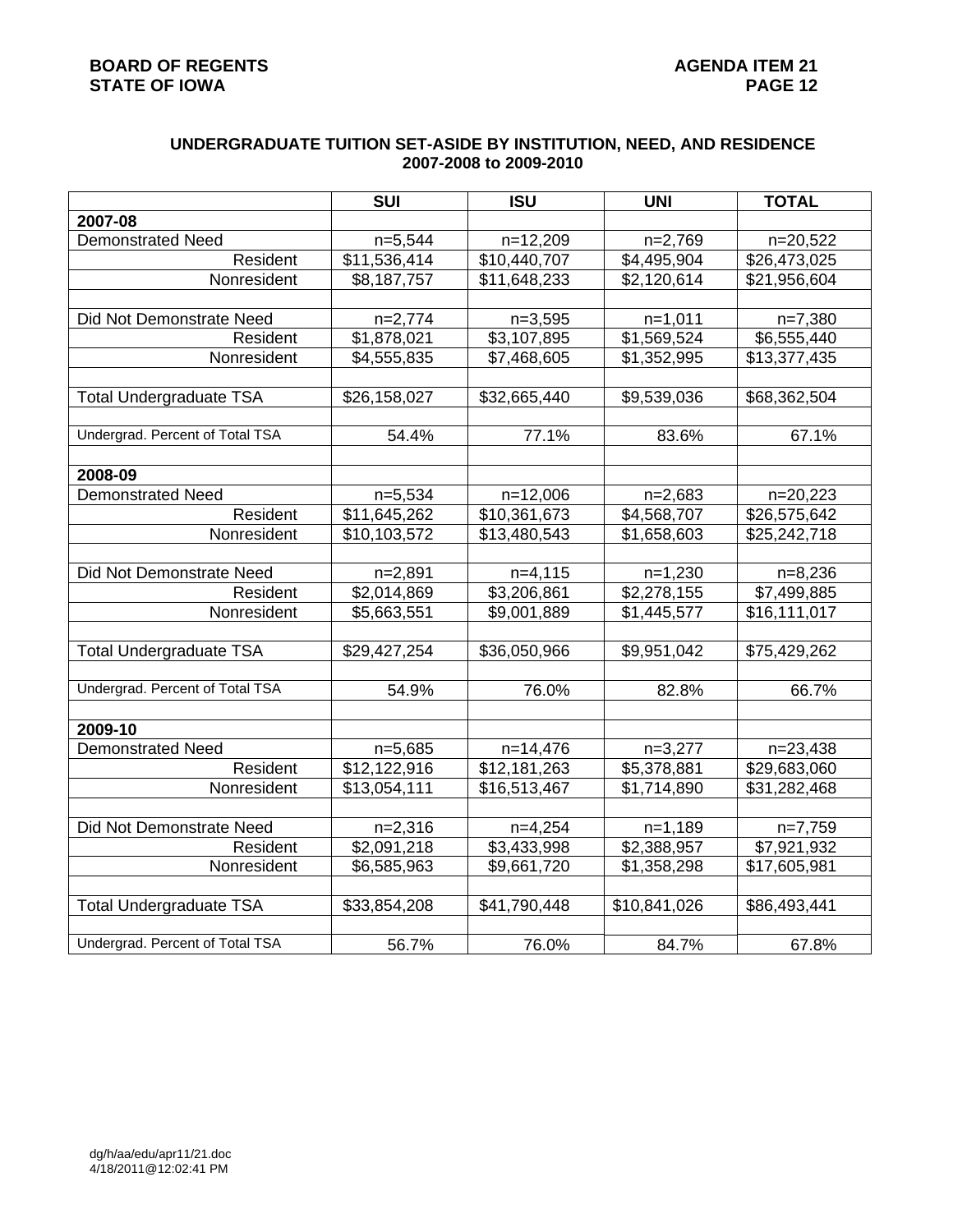# **BOARD OF REGENTS** AGENERAL BOARD OF REGENTS **STATE OF IOWA AND RESIDENT A LOCAL CONSUMING A LOCAL CONSUMING A LOCAL CONSUMING A LOCAL CONSUMING A LOCAL CONSUMING A LOCAL CONSUMING A LOCAL CONSUMING A LOCAL CONSUMING A LOCAL CONSUMING A LOCAL CONSUMING A LOCAL CONSUM**

The following statements apply to the three Regent universities.

### Student Financial Aid Awarding Philosophies.

- Federal, state, university, and private financial aid is awarded to as many students as possible who qualify and meet all required application priority dates and deadlines.
- $\diamondsuit$  Students who demonstrate the greatest financial need will receive the most amount of financial aid and will receive priority consideration for need based grants and scholarships.
- $\diamond$  All financial aid combined cannot exceed the student's cost of attendance.

### Student Financial Aid Department Priorities.

- $\diamondsuit$  Ensure that department priorities are consistent with university strategic plans, including providing access to those with financial need; enrolling well qualified and prepared students; facilitating the enrollment of a diverse student population; recruitment of high achieving students; and awarding philosophies that promote persistence and timely graduation.
- $\diamond$  Develop and implement financial literacy programs that help educate students about sound budgeting and spending practices.
- Advocate at the federal and state levels for adequate and enhanced financial aid to help meet the increasing higher education costs as well as related living expenses.
- $\diamond$  Develop university policies and procedures that comply with federal rules and regulations and state administrative codes.
- $\Diamond$  Develop university policies and procedures that simplify and streamline the application for and delivery of all sources and types of financial aid.
- $\diamondsuit$  Make affordability and access a high priority and create opportunities to minimize and reduce annual student debt.

### Institutional Student Financial Aid Initiatives.

- $\Diamond$  Developing and implementing comprehensive processes to insure compliance with all provisions of the Higher Education Opportunity Act and the final program integrity regulations.
- $\Diamond$  Developing and enhancing university financial aid websites that respond to parent and student needs.
- $\Diamond$  Developing websites that allow prospective and currently enrolled students to assess accurately the net costs of attending the Regent universities.
- Enhancing efforts to be responsive to the growing number of students who are applying for financial aid and have special financial circumstances that resulted from negative changes in the economy.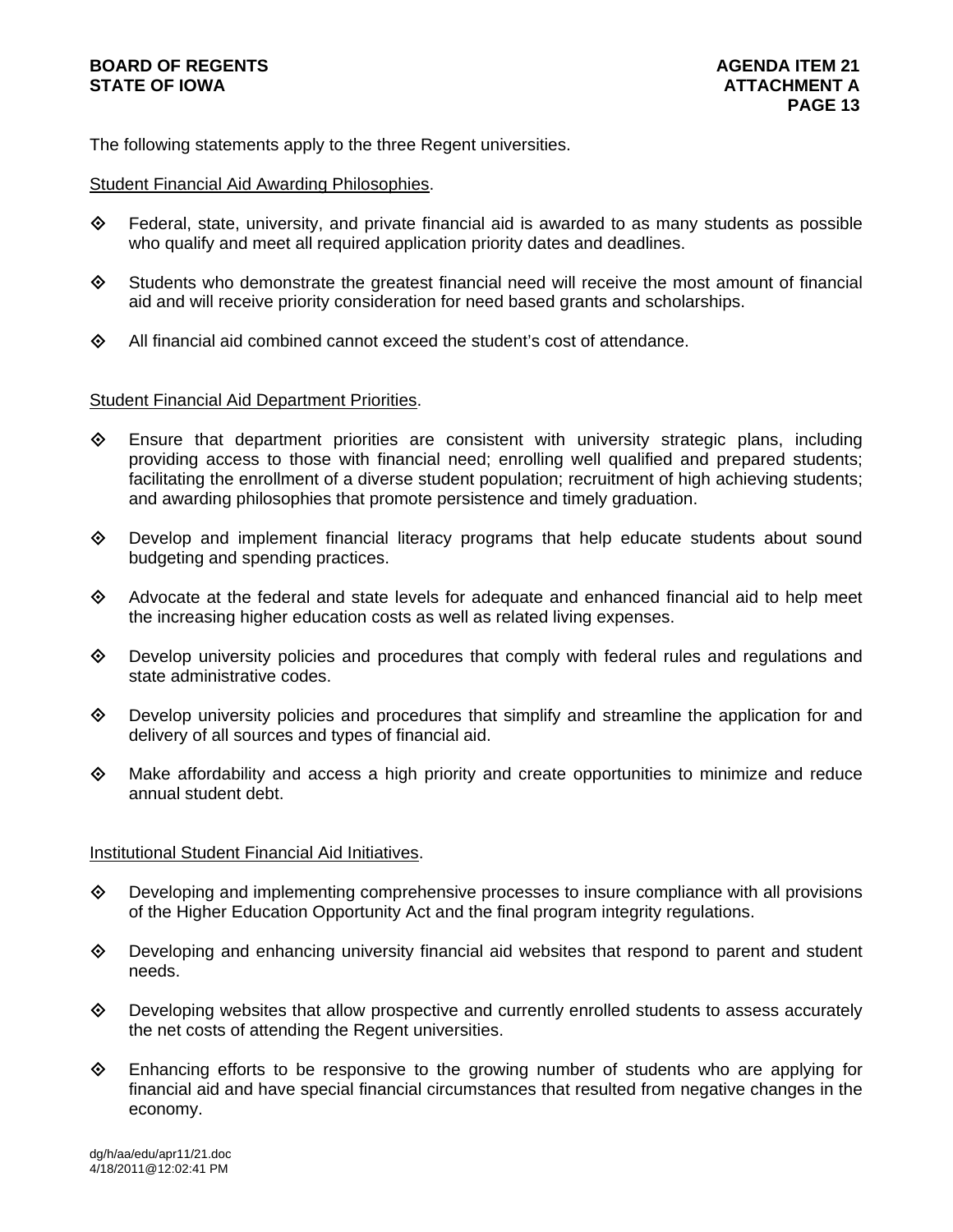## **BOARD OF REGENTS AGENER AGENERAL LIMIT CONTROL STATE OF IOWA AND RESIDENT A LOCAL CONSUMING A LOCAL CONSUMING A LOCAL CONSUMING A LOCAL CONSUMING A LOCAL CONSUMING A LOCAL CONSUMING A LOCAL CONSUMING A LOCAL CONSUMING A LOCAL CONSUMING A LOCAL CONSUMING A LOCAL CONSUM**

- Providing parents with relevant information about the federal PLUS loan and ensuring that private educational loans are loans of last resort. Providing additional counseling when informing students about private loans.
- $\diamond$  Enhancing aid programs and analyzing their effectiveness for access and affordability.

### Institutional Concerns Related to Financial Aid.

The following issues and concerns reflect requirements stemming from the latest laws and regulations.

- $\diamond$  Increases in federal student loan default rates resulting from extending 2-year cohort default rates to 3-year default rates. This change will likely cause some small increase in Iowa public university default rates, although they will still remain significantly below the state and national averages.
- $\Diamond$  Responding to additional cuts in state aid programs available to students attending the Regent universities, including cuts in the All Iowa Opportunity Scholarship program; the Iowa Grant program; and the elimination of the Iowa Work-Study program. Developing institutional plans for implementing the recommendations made by the Board of Regents Access and Affordability Advisory Committee. A progress report is included in Attachment B.
	- $\Rightarrow$  Create and adequately fund a need-based state grant program dedicated to students attending Iowa public universities.
	- $\Rightarrow$  Fund the Iowa Work-Study Program at no less than the FY 2000 level.
	- $\Rightarrow$  Develop strategies for collaborative lobbying efforts to increase federal student aid funding opportunities for Iowa public universities.
	- $\Rightarrow$  Maintain Iowa public university undergraduate tuition set-aside rates at no less than current levels.
	- $\Rightarrow$  Continue the fund-raising priority for need-based and merit-based scholarships.
	- $\Rightarrow$  Increase four-year graduation rates where appropriate.
	- $\Rightarrow$  Add financial education staff, as needed, to the universities' financial aid departments.
	- $\Rightarrow$  Require all undergraduate students, including transfer students, to complete a financial education component as part of their first-year experience.
- New provisions of the Higher Education Opportunity Act that allow for year-round Federal Pell Grant funding for continuously enrolled students.
- Elimination of the federal Academic Competitive Grant and SMART Grant programs after the 2010-11 academic year will reduce opportunities for students.
- $\diamond$  Possible significant changes to the Federal Perkins Loan program for FY 2012 and beyond.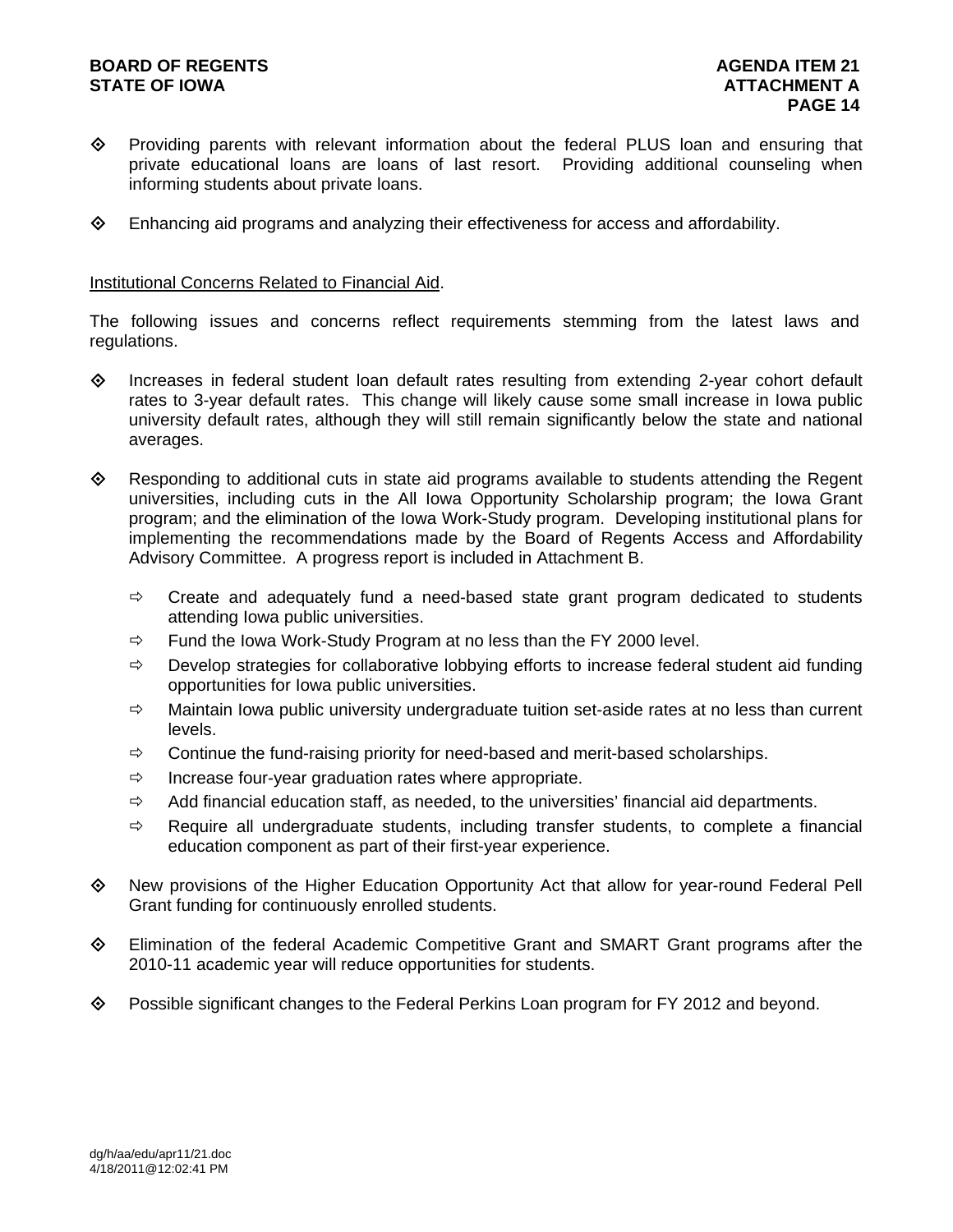## **ACCESS AND AFFORDABILITY COMMITTEE RECOMMENDATIONS**

# **BOARD OF REGENTS:**

Include the following in the 2011 legislative priorities:

1. Create and adequately fund a need-based state grant program dedicated to students attending Iowa public universities.

2. Fund the Iowa Work-Study Program at no less than the FY 2000 level (~\$1.6 million)

Federal priorities:

3. Develop strategies for collaborative lobbying efforts to increase federal student aid funding opportunities for Iowa public universities.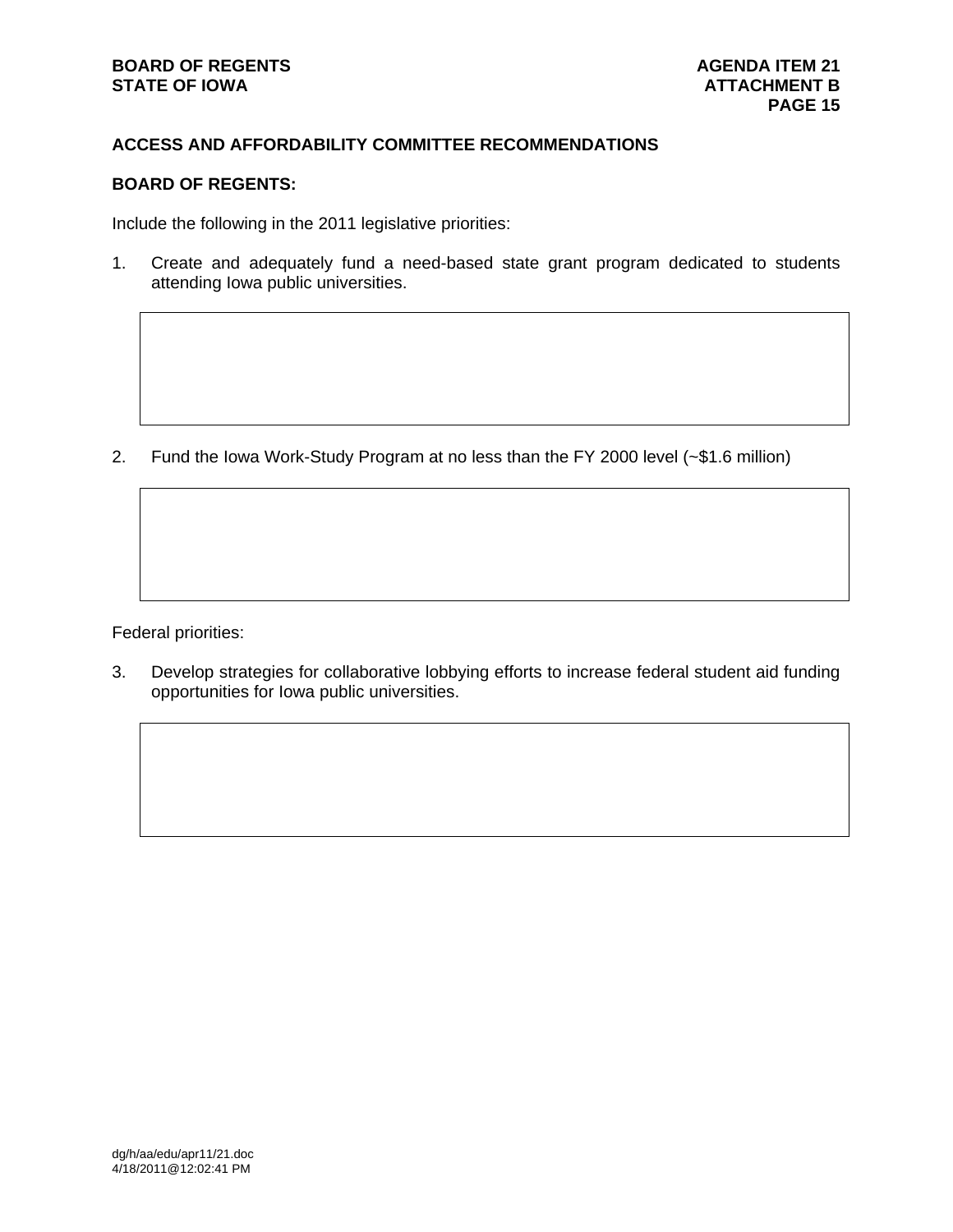## **IOWA PUBLIC UNIVERSITIES:**

4. Maintain Iowa public university undergraduate tuition set-aside rates at no less than current levels.

|                           | 2005-06 | 2006-07 | 2007-08 | 2008-09 | 2009-10 | 2010-11 (est.) |
|---------------------------|---------|---------|---------|---------|---------|----------------|
| SUI                       |         |         |         |         |         |                |
| <b>Total TSA Resident</b> | 22.0%   | 21.1%   | 22.6%   | 23.1%   | 24.4%   | 25.5%          |
| TSA Res. Undergrad.       | 58.8%   | 54.8%   | 51.3%   | 46.4%   | 42.0%   | 42.0%          |
|                           |         |         |         |         |         |                |
| <b>ISU</b>                |         |         |         |         |         |                |
| <b>Total TSA Resident</b> | 16.9%   | 16.6%   | 16.9%   | 16.3%   | 16.3%   | 16.3%          |
| TSA Res. Undergrad.       | 43.5%   | 42.0%   | 41.5%   | 37.6%   | 37.6%   | 37.6%          |
|                           |         |         |         |         |         |                |
| <b>UNI</b>                |         |         |         |         |         |                |
| <b>Total TSA Resident</b> | 12.7%   | 12.7%   | 13.0%   | 13.9%   | 14.3%   | 15.0%          |
| TSA Res. Undergrad.       | 59.1%   | 62.6%   | 63.6%   | 68.8%   | 71.7%   | 72.2%          |

5. Continue the fund-raising priority for need-based and merit-based scholarships.

|            | Using bullets, describe current/planned activities.                                                                                                                                                                                                                                                                                                                                                                                                                                                                                                                                                                                                                                                                                                                                                                 |
|------------|---------------------------------------------------------------------------------------------------------------------------------------------------------------------------------------------------------------------------------------------------------------------------------------------------------------------------------------------------------------------------------------------------------------------------------------------------------------------------------------------------------------------------------------------------------------------------------------------------------------------------------------------------------------------------------------------------------------------------------------------------------------------------------------------------------------------|
| <b>SUI</b> | We are in the planning process for a comprehensive campaign, which will be publicly<br>$\bullet$<br>announced in 2013 and likely conclude in 2016.<br>The key priorities of this comprehensive campaign reflect the priorities of the UI Strategic<br>$\bullet$<br>Plan and student success is a key strategic priority.<br>Approximately \$450 million of the initial campaign priorities are focused on programs that<br>$\bullet$<br>will support scholarships and educational opportunities for undergraduates, as well as<br>graduate and professional students.<br>This would potentially double the amount we raised in our last comprehensive campaign<br>$\bullet$<br>for student aid.                                                                                                                     |
|            | President Sally Mason and Interim Provost Barry Butler will be meeting with campus<br>$\bullet$<br>leadership in the next few months to finalize these priorities and dollar goals.                                                                                                                                                                                                                                                                                                                                                                                                                                                                                                                                                                                                                                 |
| <b>ISU</b> | Student scholarships are an important fundraising priority in each college. The following<br>table illustrates that scholarship fundraising (for both need-based and merit-based<br>scholarships) has been a consistent priority through the ISU Campaign.<br>During the post-campaign fundraising period, colleges will continue to raise private<br>scholarship funds and other student support funds with specific targets related to increasing<br>diversity, supporting student entrepreneurs, and supporting students who study abroad.<br>ISU Scholarship Support Totals during the ISU Campaign (by FY)<br>$FY$ 2004 = \$13,880,007<br>$FY$ 2005 = \$21,507,538<br>$FY$ 2006 = \$23,140,688<br>$FY$ 2008 = \$31,172,065<br>$FY$ 2007 = \$28,325,546<br>$FY$ 2009 = \$31,436,447<br>$FY$ 2010 = \$33,760,030 |
| <b>UNI</b> | To date, the Imagine the Impact Campaign has generated over \$40 million for student<br>scholarships. Since the beginning of the campaign, over 200 new scholarship funds have<br>been created.                                                                                                                                                                                                                                                                                                                                                                                                                                                                                                                                                                                                                     |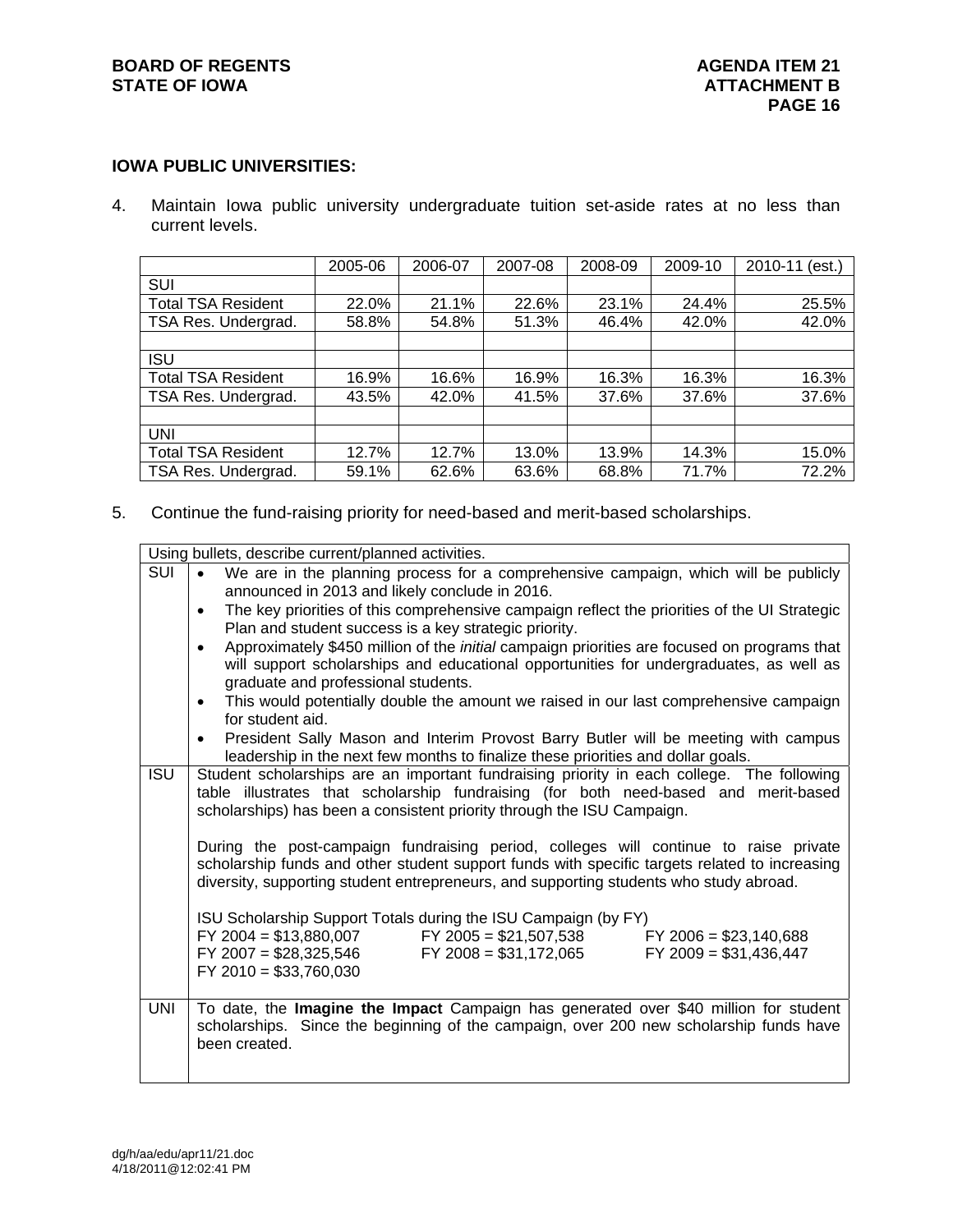**BOARD OF REGENTS**<br> **BOARD OF REGENTS**<br> **BOARD OF IOWA**<br> **ATTACHMENT B** 

6. Increase four-year graduation rates where appropriate.

|            | 2005 (2001) | 2006 (2002) | (2003)<br>2007 | 2008 (2004) | 2009 (2005) | 2010 (2006) |
|------------|-------------|-------------|----------------|-------------|-------------|-------------|
| SUI        | 39.6%       | 40.5%       | 41.7%          | 43.1%       | 46.4%       | 45.94%      |
| <b>ISU</b> | 31.8%       | 33.6%       | 35.3%          | 33.2%       | 33.4%       | 34.4%       |
| UNI        | 32.3%       | 33.5%       | 35.2%          | 35.2%       | 35.9%       | 37.7%       |

ISU Each of ISU's colleges is invested in providing high-quality, personalized academic

| advising to help their student plan a four-year program of study.                                                                                                                                                                                                                                                                                                                                                                                                                                                                                                                                                                                                                                                                       |                                                                      |                                                                                          |
|-----------------------------------------------------------------------------------------------------------------------------------------------------------------------------------------------------------------------------------------------------------------------------------------------------------------------------------------------------------------------------------------------------------------------------------------------------------------------------------------------------------------------------------------------------------------------------------------------------------------------------------------------------------------------------------------------------------------------------------------|----------------------------------------------------------------------|------------------------------------------------------------------------------------------|
| ISU has implemented an intervention strategy to identify students who are not making<br>satisfactory progress and to place them on probation at the earliest sign of academic<br>difficulty. The objective of the Academic Probation Policy and intervention program is to<br>ensure that students succeed academically and graduate from ISU.                                                                                                                                                                                                                                                                                                                                                                                          |                                                                      |                                                                                          |
| The Course Availability Committee meets monthly (and more regularly as needed, such as<br>during fall registration) to address identified shortage of courses needed for progression<br>toward graduation.                                                                                                                                                                                                                                                                                                                                                                                                                                                                                                                              |                                                                      |                                                                                          |
| lowa State University is among the top one-fourth of all public national universities in U.S.<br>News and World Report's 2011 "America's Best Colleges" annual rankings, and that report<br>places lowa State in an elite group of colleges and universities that provide learning<br>communities. Student participation in learning communities continues to increase as<br>nearly 70% of first-year students are participating in a learning community in fall 2010.<br>Each ISU college will continue to actively promote increases in participation in learning<br>communities. The table below depicts the retention and graduation rate for several cohort<br>classes and the success of the learning communities program at ISU. |                                                                      |                                                                                          |
| Year of<br>Admittance<br>2004 Learning Community<br>Non-Learning Comm.                                                                                                                                                                                                                                                                                                                                                                                                                                                                                                                                                                                                                                                                  | <b>Retention Rate</b><br>1-Year 2-Year<br>90.0% 83.9%<br>82.1% 72.9% | <b>Graduation Rate</b><br>4-year 5-year 6-year<br>36.2% 67.9% 76.5%<br>30.6% 56.0% 64.8% |
| 2005<br><b>Learning Community</b><br>Non-Learning Comm.                                                                                                                                                                                                                                                                                                                                                                                                                                                                                                                                                                                                                                                                                 | 87.2% 81.5%<br>79.6% 70.4%                                           | 33.7% 69.1%<br>33.2% 56.4%                                                               |
| 2006<br><b>Learning Community</b><br>Non-Learning Comm.                                                                                                                                                                                                                                                                                                                                                                                                                                                                                                                                                                                                                                                                                 | 88.1% 81.0%<br>80.5% 72.0%                                           | 40.7%<br>35.7%                                                                           |
| lowa State University encourages its students to consider the costs and benefits of<br>enrichment activities that affect time to degree such as double majors, internships, and<br>study abroad and experiential learning opportunities.                                                                                                                                                                                                                                                                                                                                                                                                                                                                                                |                                                                      |                                                                                          |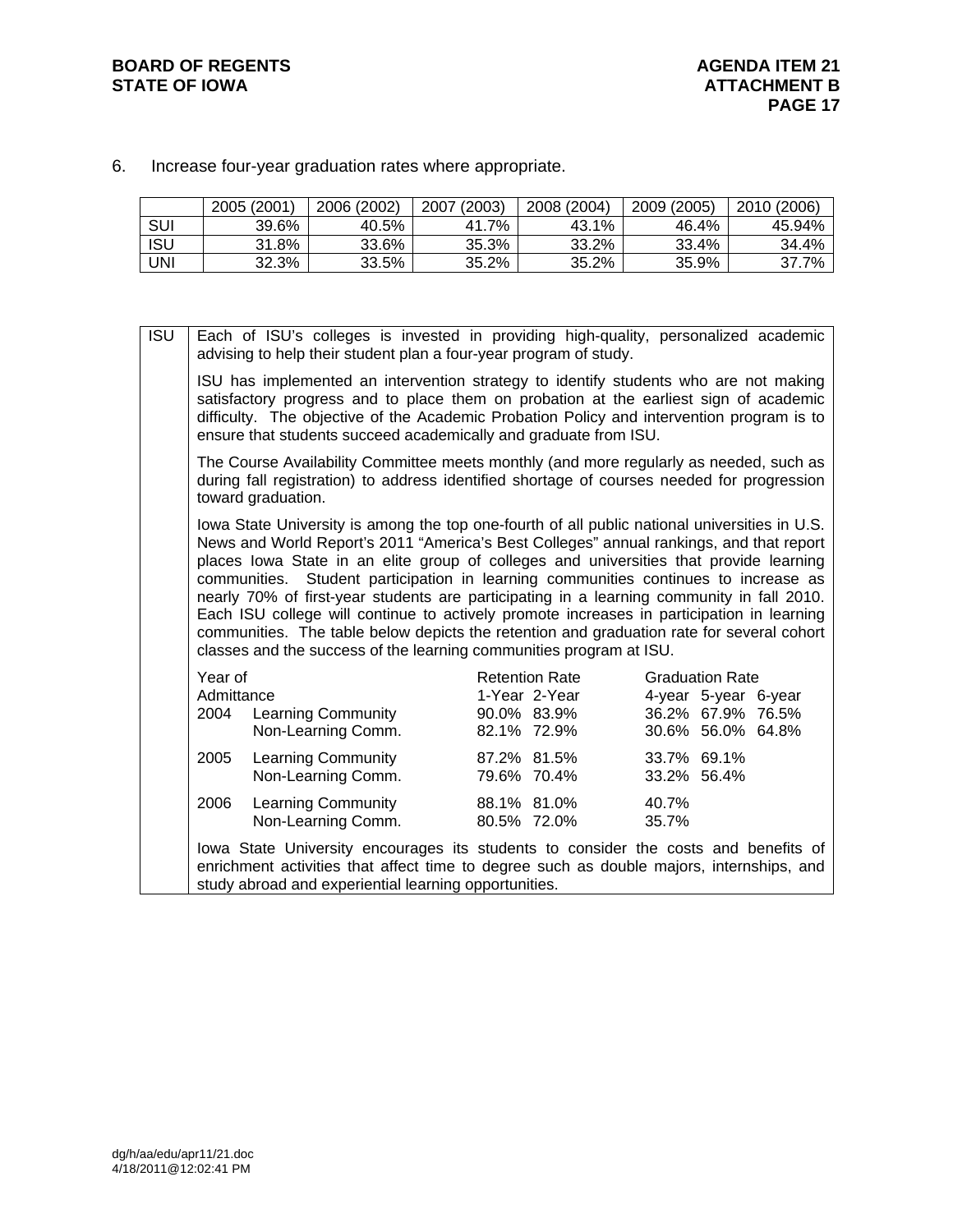7. Add financial education staff, as needed, to the universities' financial aid departments.

|                  | Describe current/planned staff changes.                                                                                                                                                                                                                                                                                                                                                                                                                                                                                                                                                                                                                                                                                                                                                                                                                                                                                                                                                                                                                                                                                                                                                                                                                                                                                                                                                                                                                                                                                                                                                                                                                                                                                                                                                                                                                                                                                                                                                                                                                                      |
|------------------|------------------------------------------------------------------------------------------------------------------------------------------------------------------------------------------------------------------------------------------------------------------------------------------------------------------------------------------------------------------------------------------------------------------------------------------------------------------------------------------------------------------------------------------------------------------------------------------------------------------------------------------------------------------------------------------------------------------------------------------------------------------------------------------------------------------------------------------------------------------------------------------------------------------------------------------------------------------------------------------------------------------------------------------------------------------------------------------------------------------------------------------------------------------------------------------------------------------------------------------------------------------------------------------------------------------------------------------------------------------------------------------------------------------------------------------------------------------------------------------------------------------------------------------------------------------------------------------------------------------------------------------------------------------------------------------------------------------------------------------------------------------------------------------------------------------------------------------------------------------------------------------------------------------------------------------------------------------------------------------------------------------------------------------------------------------------------|
| <b>SUI</b>       | At this point in time, at the recommendation of the Director of Financial Aid, the UI<br>$\bullet$<br>does not believe it is necessary to add a staff position to the UI Office of Student<br>Financial Aid (OSFA) that has a focus specifically on financial literacy/education.<br>The UI OFSA currently has a full time Assistant Director charged with administering all<br>$\bullet$<br>federal loan programs, including overseeing all student entrance and exit interviews.<br>The UI Office of Student Financial Aid hired an additional full time Financial Aid<br>$\bullet$<br>Counselor for the 2010-2011 academic year to help respond to general financial aid<br>issues faced by UI students, including student debt.<br>All full time Financial Aid Counselors receive extensive training in all aspects of<br>$\bullet$<br>financial aid, including critical matters related to loans and student debt.<br>The UI Student Credit and Money Management Office staff provides financial<br>$\bullet$<br>education for students who are having difficulty with debt issues, including credit card<br>debt. A UI OFSA Senior Associate Director helps advise this office.<br>University College created an on line Money Management course starting for fall 2010<br>$\bullet$<br>that covers, among other issues:<br>$\checkmark$ Creating a budget<br>$\checkmark$ Understanding credit<br>$\checkmark$ Using credit cards wisely<br>$\checkmark$ Managing debt<br>$\checkmark$ Identifying predatory lenders<br>$\checkmark$ Banking and checking accounts<br>$\checkmark$ Saving your money<br>$\checkmark$ Understanding insurance<br>$\checkmark$ Preparing your taxes<br>$\checkmark$<br>Applying for financial aid<br>Types of financial aid<br>$\checkmark$<br>Helping UI students become more financially literate is an important piece of the whole<br>$\bullet$<br>UI Student Success initiative.<br>The UI will continue to annually review and evaluate through the UI Financial Aid<br>Advisory Committee all future staffing needs of the OFSA. |
| $\overline{ISU}$ | The Office of Financial Aid at ISU currently has an employee pursuing a Masters degree in<br>Family Financial Planning with an anticipated graduation date of May 2011. This added<br>expertise will be achieved without the cost of adding staff.                                                                                                                                                                                                                                                                                                                                                                                                                                                                                                                                                                                                                                                                                                                                                                                                                                                                                                                                                                                                                                                                                                                                                                                                                                                                                                                                                                                                                                                                                                                                                                                                                                                                                                                                                                                                                           |
| <b>UNI</b>       | Two graduate assistants (one FTE) added for the Fall 2010 to assist with the "Live Like a<br>Student' campaign including teaching sections of the non-credit classes, also assisting<br>with TEACH grant counseling.                                                                                                                                                                                                                                                                                                                                                                                                                                                                                                                                                                                                                                                                                                                                                                                                                                                                                                                                                                                                                                                                                                                                                                                                                                                                                                                                                                                                                                                                                                                                                                                                                                                                                                                                                                                                                                                         |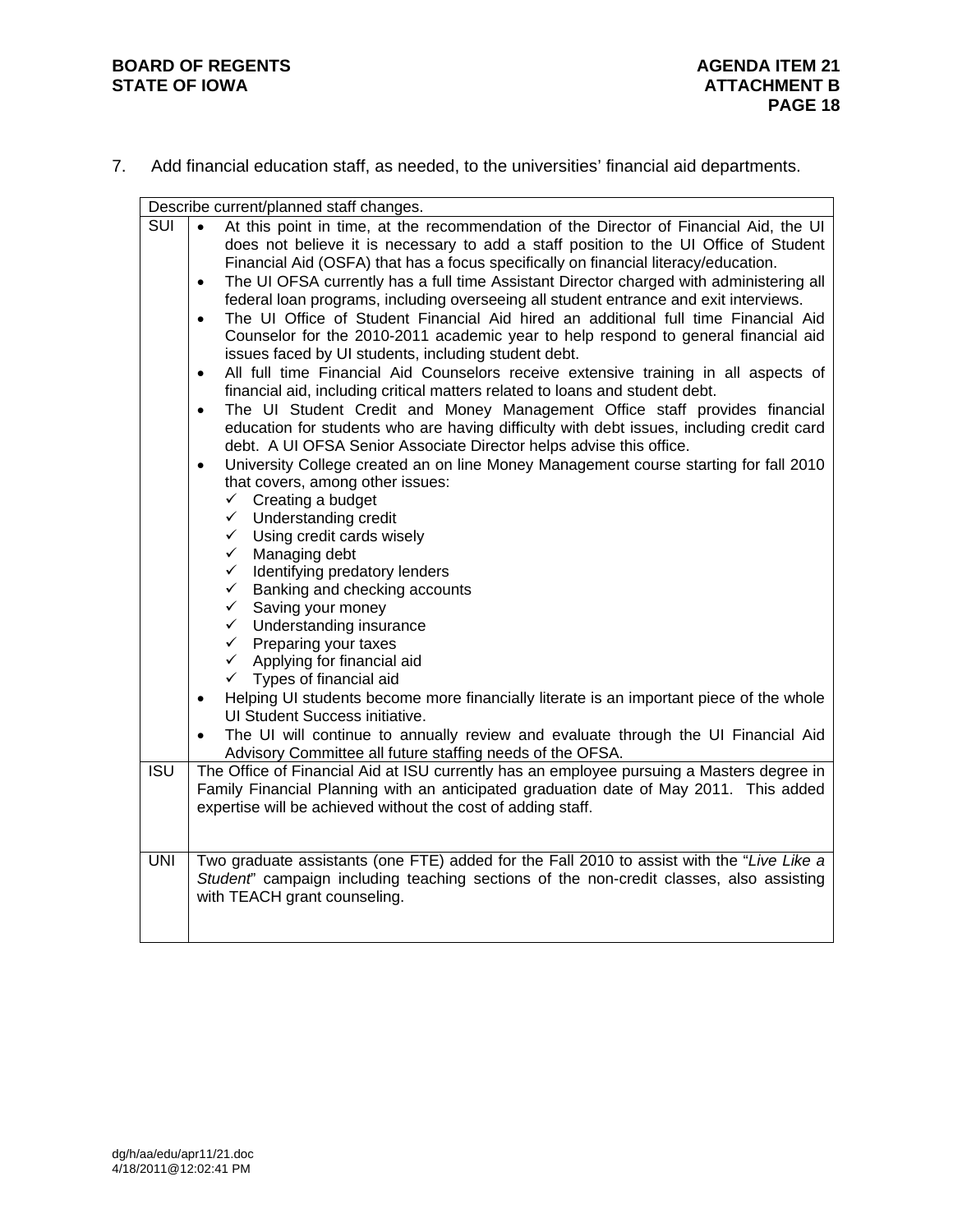8. Require all undergraduate students, including transfer students, to complete a financial education component as part of their first-year experience.

|            | Describe current/planned requirements regarding completing financial education component.                                                                                                                                                                                                                                                                                                                                                                                                                                                                                                                                                                                                                                                                                                                             |
|------------|-----------------------------------------------------------------------------------------------------------------------------------------------------------------------------------------------------------------------------------------------------------------------------------------------------------------------------------------------------------------------------------------------------------------------------------------------------------------------------------------------------------------------------------------------------------------------------------------------------------------------------------------------------------------------------------------------------------------------------------------------------------------------------------------------------------------------|
| SUI        | $\bullet$<br>We have created an online Money Management course, as noted in #7. This course is<br>available to all students.<br>We do not believe at this point that we should require the course of all students; we do<br>$\bullet$<br>not have data that indicates a need for every student to take our course and we need to<br>assess the value of the course before any consideration of a requirement.                                                                                                                                                                                                                                                                                                                                                                                                         |
|            | We are proceeding with a two-day orientation program for Fall 2010 which will include<br>$\bullet$<br>modules on health, safety and well-being. Some elements of budgeting and money<br>management may be included in those modules.                                                                                                                                                                                                                                                                                                                                                                                                                                                                                                                                                                                  |
| <b>ISU</b> | The Department of Human Development and Family Studies currently offers two courses<br>educating students on the subject of personal finance/consumer economics. HDFS 183<br>Personal Finance in Early Adulthood (1 credit online) is geared toward entering freshmen and<br>sophomores by teaching students how to manage their finances while in college. Topics<br>discussed include budgeting, student loans, credit management, collegiate housing options,<br>and more. HDFS 183 was offered for the first time fall semester 2009 and enrollment is<br>growing. HDFS 283 Personal and Family Finance (3 credit face-to-face/online) teaches<br>students an array of core personal financial principles ranging from cash flow management to<br>estate planning. HDFS 283 has seen enrollment more than double. |
|            | The College of Human Sciences operates the ISU Financial Counseling Clinic, housed in the<br>Department of Human Development and Family Studies. The clinic served 451 clients via<br>individual counseling sessions and 2,309 students via group workshop presentations<br>throughout fiscal year 2010.                                                                                                                                                                                                                                                                                                                                                                                                                                                                                                              |
|            | We are working with colleges to incorporate appropriate approaches, such as the possibility<br>of including a required module as part of the freshman orientation, to address this goal.                                                                                                                                                                                                                                                                                                                                                                                                                                                                                                                                                                                                                              |
|            | Financial Aid counselors assist all students with financial questions or concerns as they are<br>presented via telephone calls, emails or personal visits to the office - over 70,000 contacts<br>are received annually.                                                                                                                                                                                                                                                                                                                                                                                                                                                                                                                                                                                              |
|            | The Financial Aid Office also utilizes CashCourse as a web-based tool to assist all students<br>with financial literacy. CashCourse is a product of the National Endowment for Financial<br>Education. In addition, CashCourse is utilized increasingly in orientation courses.                                                                                                                                                                                                                                                                                                                                                                                                                                                                                                                                       |
|            | The Financial Aid office offers workshops and instructional sessions as requested annually to<br>freshman/transfer orientation classes and Department of Residence hall meetings.                                                                                                                                                                                                                                                                                                                                                                                                                                                                                                                                                                                                                                     |
| <b>UNI</b> | <b>Current efforts</b><br>All undergraduate students are required to attend a brief financial literacy session during<br>summer orientation. The session includes 20 important financial literacy tips college<br>students need to know.<br>Also during summer orientation 2010, the Office of Student Financial Aid introduced the<br>٠<br>"Live Like a Student" campaign to begin the Fall 2010 semester. The purpose of the<br>campaign is to educate students to make responsible financial decisions. Methods of<br>delivery include non-credit financial literacy classes, group/organizational workshops,<br>marketing tools, and one-on-one money management counseling.                                                                                                                                      |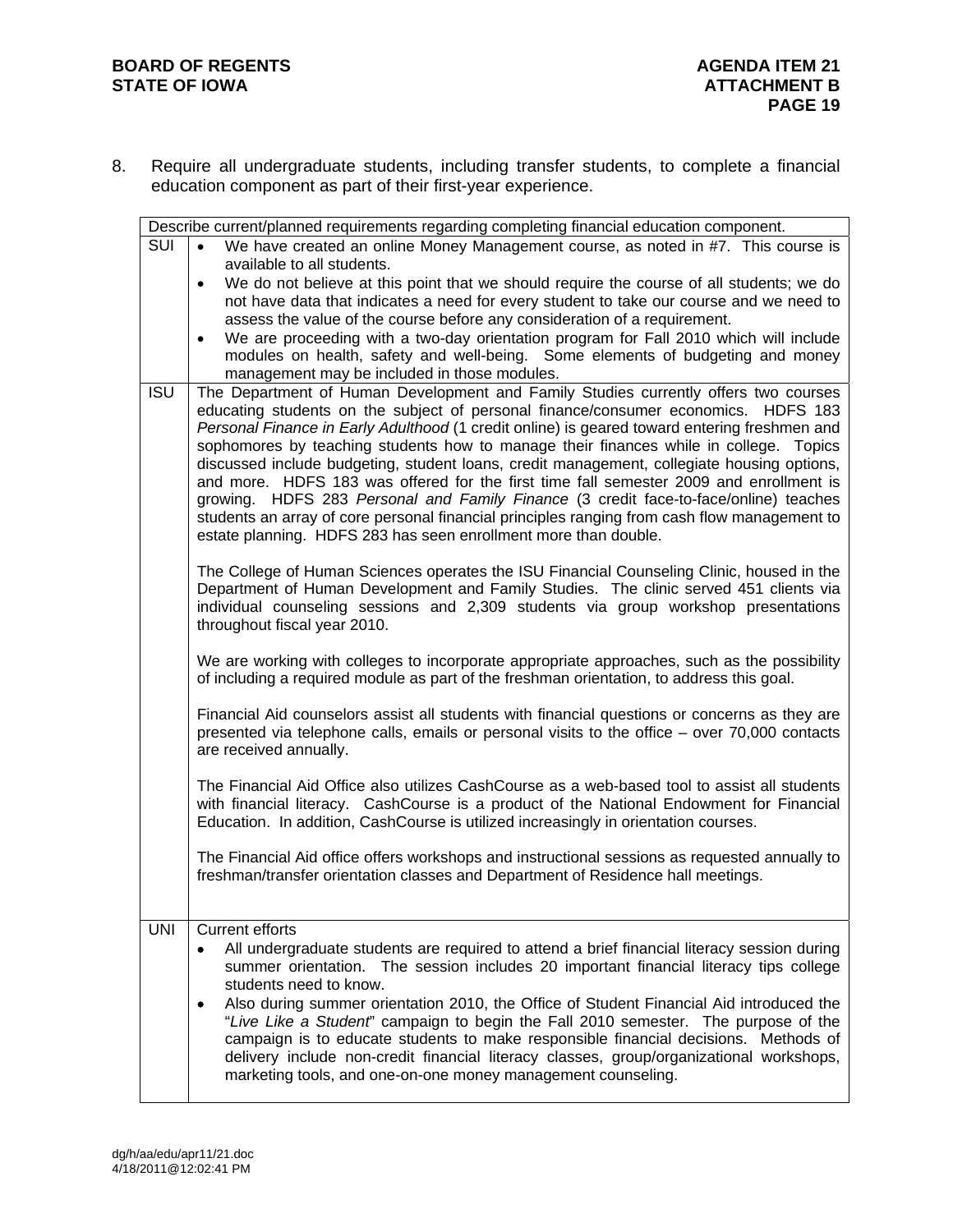- This project began with the concept of teaching students the benefits of actually living like students now so they will not have to later. Financial aid staff created the content and University Relations Office designed the logo for brochures, posters, pens, and pencils. Staff promoted the non-credit course at 72 different student and parent sessions at summer orientation and countless activities such as, meetings with campus leaders, deans, department heads, outreach events and media interviews.
- The non-credit course was developed and is currently being taught by Office of Student Financial Aid staff members and graduate assistants. There are nine six-hour classes offered in September, October, and November. The course covers personal budgeting, credit and credit cards, student loans, and identity protection.
- By partnering with the National Endowment for Financial Education (NEFE) the Office of Student Financial Aid's website offers *CashCourse*. *CashCourse* is an online resource that uses comprehensive, non-commercial information to help students become financially informed.

#### Future Plans

 Include establishing a campus-wide advisory council; conducting a "*Live Like a Student*" Awareness Week with alumni speakers; incorporating "*Live Like a Student*" information in recruitment publications; and working with student leaders to create a possible online version of the non-credit course.